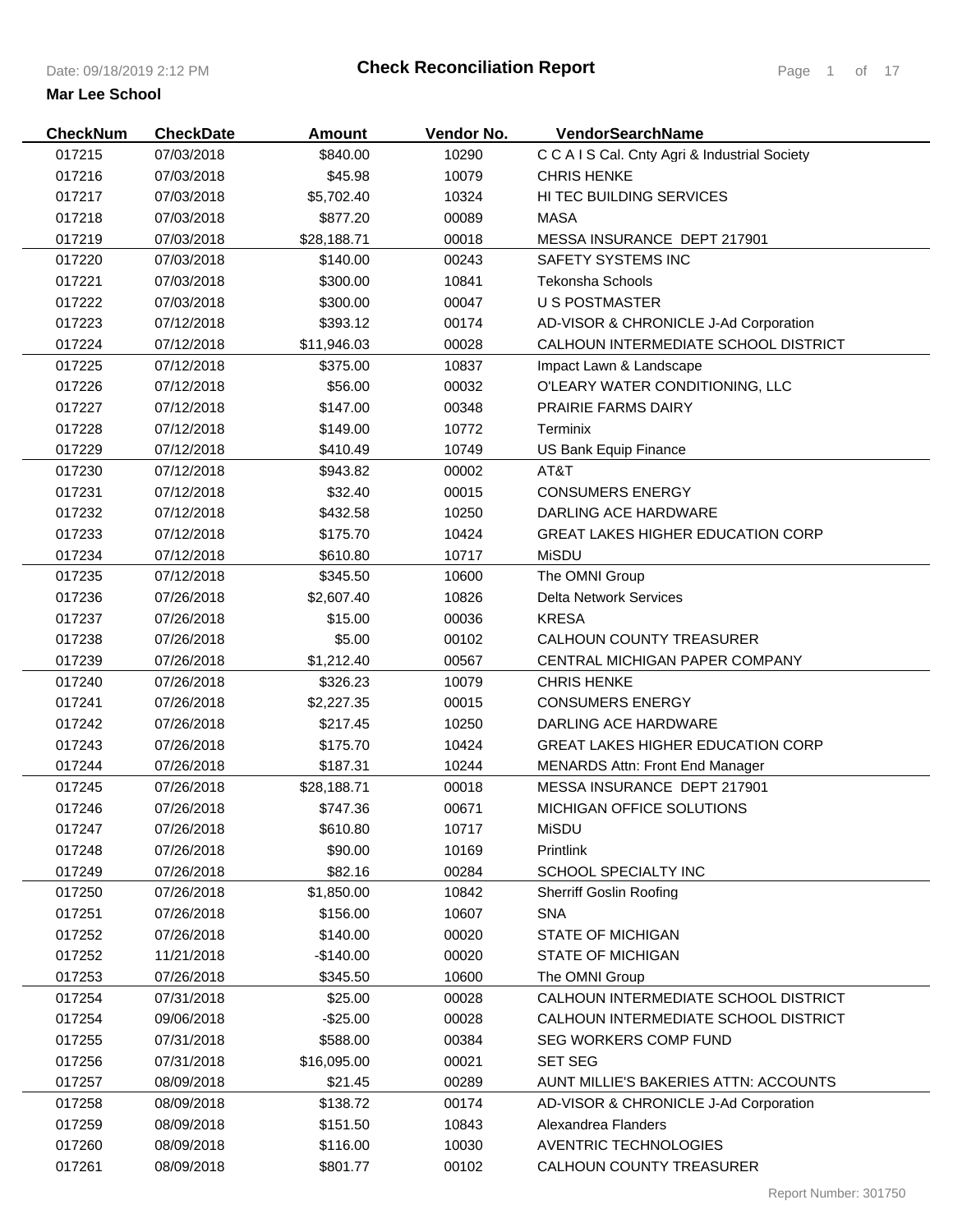| <b>CheckNum</b> | <b>CheckDate</b> | <b>Amount</b> | Vendor No. | VendorSearchName                         |
|-----------------|------------------|---------------|------------|------------------------------------------|
| 017262          | 08/09/2018       | \$200.00      | 10079      | <b>CHRIS HENKE</b>                       |
| 017263          | 08/09/2018       | \$32.37       | 00015      | <b>CONSUMERS ENERGY</b>                  |
| 017264          | 08/09/2018       | \$59.94       | 10250      | DARLING ACE HARDWARE                     |
| 017265          | 08/09/2018       | \$3,150.77    | 00118      | <b>GORDON FOOD SERVICE</b>               |
| 017266          | 08/09/2018       | \$175.47      | 10424      | <b>GREAT LAKES HIGHER EDUCATION CORP</b> |
| 017267          | 08/09/2018       | \$121.24      | 00016      | <b>HERMANS MARSHALL HDWE, INC</b>        |
| 017268          | 08/09/2018       | \$5,702.40    | 10324      | HI TEC BUILDING SERVICES                 |
| 017269          | 08/09/2018       | \$201.44      | 10844      | Justin Drumm                             |
| 017270          | 08/09/2018       | \$112.99      | 10244      | <b>MENARDS Attn: Front End Manager</b>   |
| 017271          | 08/09/2018       | \$81.94       | 10322      | MICHEAL LECHE                            |
| 017272          | 08/09/2018       | \$610.80      | 10717      | <b>MiSDU</b>                             |
| 017273          | 08/09/2018       | \$690.18      | 10658      | Oerther's                                |
| 017274          | 08/09/2018       | \$1,754.55    | 00386      | <b>REPUBLIC SERVICES</b>                 |
| 017275          | 08/09/2018       | \$1,145.80    | 00284      | SCHOOL SPECIALTY INC                     |
| 017276          | 08/09/2018       | \$256.25      | 10112      | <b>SHAWN BURRITT</b>                     |
| 017277          | 08/09/2018       | \$38.00       | 10138      | <b>STACY TUCKER</b>                      |
| 017278          | 08/09/2018       | \$345.50      | 10600      | The OMNI Group                           |
| 017279          | 08/09/2018       | \$410.49      | 10749      | US Bank Equip Finance                    |
| 017280          | 08/14/2018       | \$1,946.46    | 00209      | MAR LEE SCHOOL                           |
| 017281          | 08/14/2018       | \$34.00       | 10839      | LAKEVIEW SCHOOL DISTRICT                 |
| 017282          | 08/14/2018       | \$1,165.00    | 00367      | <b>MASB</b>                              |
| 017283          | 08/17/2018       | \$683.86      | 00209      | MAR LEE SCHOOL                           |
| 017284          | 08/21/2018       | \$244.91      | 10112      | <b>SHAWN BURRITT</b>                     |
| 017284          | 03/12/2019       | -\$244.91     | 10112      | <b>SHAWN BURRITT</b>                     |
| 017285          | 08/21/2018       | \$1,714.75    | 10792      | Shore to Shore Graphics                  |
| 017286          | 08/21/2018       | \$140.00      | 00020      | <b>STATE OF MICHIGAN</b>                 |
| 017287          | 08/23/2018       | \$92.35       | 10302      | A to Z KEY SHOP                          |
| 017288          | 08/23/2018       | \$85.00       | 10262      | <b>ANNAMAY KISSINGER</b>                 |
| 017289          | 08/23/2018       | \$688.29      | 00002      | AT&T                                     |
| 017290          | 08/23/2018       | \$90.00       | 10845      | <b>Beal City Public Schools</b>          |
| 017291          | 08/23/2018       | \$2,867.90    | 00102      | CALHOUN COUNTY TREASURER                 |
| 017292          | 08/23/2018       | \$4.14        | 10781      | CenturyLink                              |
| 017293          | 08/23/2018       | \$84.79       | 10486      | Chad M Holt                              |
| 017294          | 08/23/2018       | \$1,973.31    | 00015      | <b>CONSUMERS ENERGY</b>                  |
| 017295          | 08/23/2018       | \$984.30      | 10124      | <b>DEBRA BONNAIRE</b>                    |
| 017296          | 08/23/2018       | \$175.68      | 10424      | <b>GREAT LAKES HIGHER EDUCATION CORP</b> |
| 017297          | 08/23/2018       | \$300.00      | 10837      | Impact Lawn & Landscape                  |
| 017298          | 08/23/2018       | \$30.38       | 00508      | <b>JENNIFER LECHE</b>                    |
| 017299          | 08/23/2018       | \$21,886.19   | 00018      | MESSA INSURANCE DEPT 217901              |
| 017300          | 08/23/2018       | \$610.80      | 10717      | <b>MiSDU</b>                             |
| 017301          | 08/23/2018       | \$58.59       | 00284      | SCHOOL SPECIALTY INC                     |
| 017302          | 08/23/2018       | \$345.50      | 10600      | The OMNI Group                           |
| 017303          | 08/23/2018       | \$3,348.00    | 00046      | THRUN LAW FIRM PC                        |
| 017304          | 09/06/2018       | \$138.72      | 00174      | AD-VISOR & CHRONICLE J-Ad Corporation    |
| 017305          | 09/06/2018       | \$41.84       | 00289      | AUNT MILLIE'S BAKERIES ATTN: ACCOUNTS    |
| 017306          | 09/06/2018       | \$64.50       | 10846      | <b>Brooke Viele</b>                      |
| 017307          | 09/06/2018       | \$60.00       | 10847      | Candace Whitney                          |
| 017308          | 09/06/2018       | \$991.77      | 10761      | Corrigan Oil Company                     |
| 017309          | 09/06/2018       | \$74.91       | 10250      | DARLING ACE HARDWARE                     |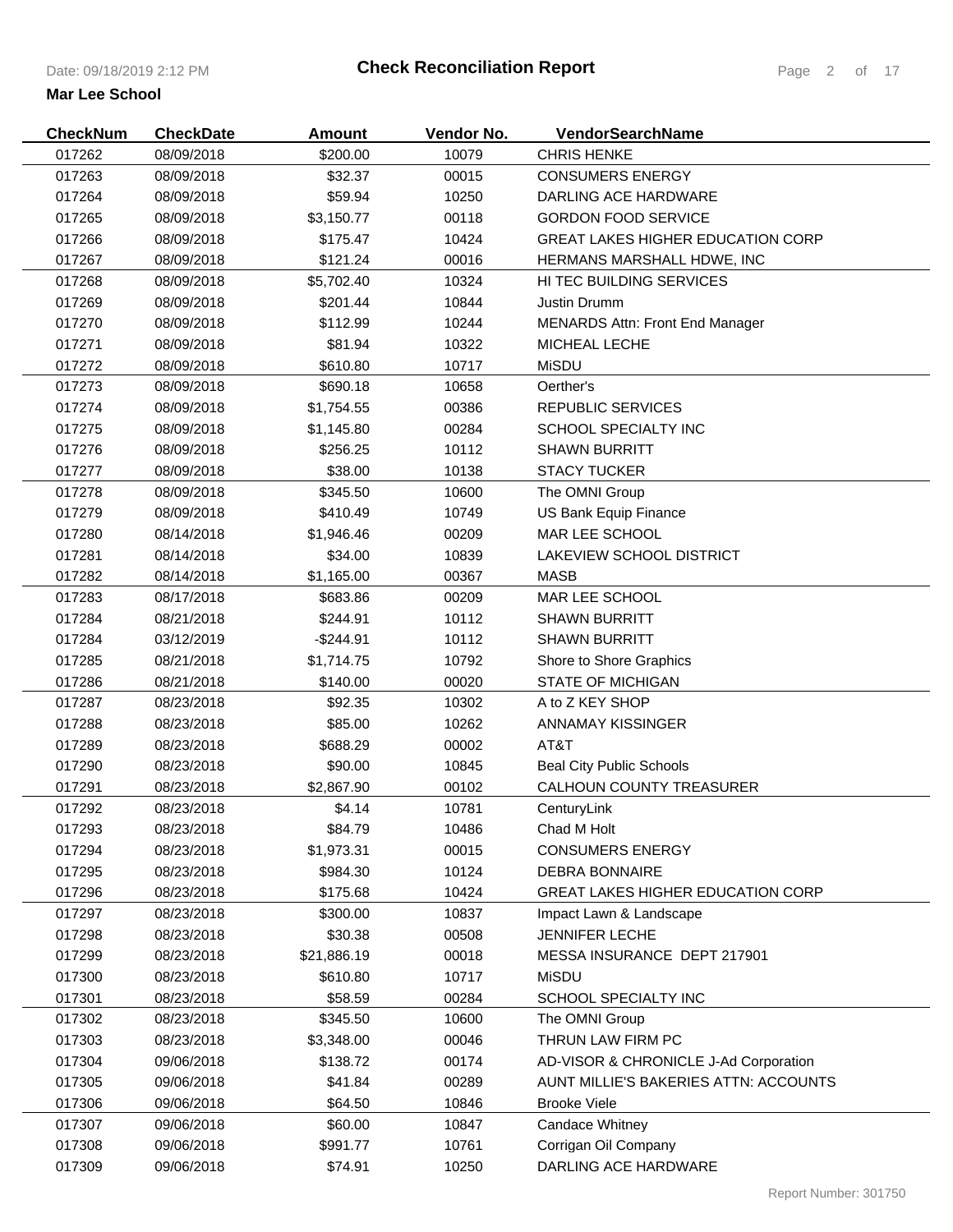| <b>CheckNum</b> | <b>CheckDate</b> | <b>Amount</b> | Vendor No. | <b>VendorSearchName</b>                       |
|-----------------|------------------|---------------|------------|-----------------------------------------------|
| 017310          | 09/06/2018       | \$1,000.00    | 10574      | Frontline Technologies                        |
| 017311          | 09/06/2018       | \$1,183.43    | 00118      | <b>GORDON FOOD SERVICE</b>                    |
| 017312          | 09/06/2018       | \$28,623.00   | 10795      | Gordon Martin Builder Inc                     |
| 017313          | 09/06/2018       | \$182.33      | 10424      | <b>GREAT LAKES HIGHER EDUCATION CORP</b>      |
| 017314          | 09/06/2018       | \$5,722.20    | 10324      | HI TEC BUILDING SERVICES                      |
| 017315          | 09/06/2018       | \$40.00       | 10848      | <b>Homer Community Schools</b>                |
| 017316          | 09/06/2018       | \$725.00      | 10665      | HPS LLC                                       |
| 017317          | 09/06/2018       | \$30.00       | 10110      | <b>KIM ADEN</b>                               |
| 017318          | 09/06/2018       | \$399.03      | 10801      | Maggie Dunn                                   |
| 017319          | 09/06/2018       | \$22.20       | 10849      | Megan Ridge                                   |
| 017320          | 09/06/2018       | \$274.27      | 10244      | <b>MENARDS Attn: Front End Manager</b>        |
| 017321          | 09/06/2018       | \$5,665.08    | 00576      | MIDWEST TRANSIT EQUIPMENT INC                 |
| 017322          | 09/06/2018       | \$610.80      | 10717      | MiSDU                                         |
| 017323          | 09/06/2018       | \$5,000.00    | 10485      | NATIONAL 4-H COUNCIL                          |
| 017324          | 09/06/2018       | \$112.00      | 00032      | O'LEARY WATER CONDITIONING, LLC               |
| 017325          | 09/06/2018       | \$85.00       | 10453      | Pamella Crull                                 |
| 017326          | 09/06/2018       | \$1,534.75    | 10734      | Premier Agendas Inc                           |
| 017327          | 09/06/2018       | \$420.00      | 10850      | R. Glover's Roofing                           |
| 017327          | 09/11/2018       | $-$420.00$    | 10850      | R. Glover's Roofing                           |
| 017328          | 09/06/2018       | \$50.00       | 10612      | Region VII MASA KRESA/Angie Straley           |
| 017329          | 09/06/2018       | \$356.00      | 00243      | SAFETY SYSTEMS INC                            |
| 017330          | 09/06/2018       | \$37.10       | 10350      | SHERRY KLEINFELT                              |
| 017331          | 09/06/2018       | \$300.00      | 10608      | <b>SNAM</b>                                   |
| 017332          | 09/06/2018       | \$120.00      | 10640      | Teachout & Assoc, Inc. RTA Water Treatment    |
| 017333          | 09/06/2018       | \$353.02      | 10600      | The OMNI Group                                |
| 017333          | 10/04/2018       | $-$ \$353.02  | 10600      | The OMNI Group                                |
| 017334          | 09/06/2018       | \$85.00       | 10542      | Thomas Neidlinger MD                          |
| 017335          | 09/06/2018       | \$410.49      | 10749      | US Bank Equip Finance                         |
| 017336          | 09/06/2018       | \$210.61      | 00645      | <b>WENDY THOMPSON</b>                         |
| 017337          | 09/11/2018       | \$60.00       | 10851      | Jordan Bell                                   |
| 017338          | 09/11/2018       | \$420.00      | 10850      | R. Glover's Roofing                           |
| 017339          | 09/12/2018       | \$60.00       | 10852      | <b>Bradley Snowball</b>                       |
| 017340          | 09/12/2018       | \$50.00       | 10006      | <b>GAIL RODGERS</b>                           |
| 017341          | 09/18/2018       | \$11.90       | 10843      | Alexandrea Flanders                           |
| 017342          | 09/18/2018       | \$685.33      | 00002      | AT&T                                          |
| 017343          | 09/18/2018       | \$69.90       | 00289      | AUNT MILLIE'S BAKERIES ATTN: ACCOUNTS         |
| 017344          | 09/18/2018       | \$500.00      | 10853      | Avery Aden                                    |
| 017345          | 09/18/2018       | \$146.97      | 10613      | CACH, LLC C/O G REYNOLDS SIMS & ASSOCIATES PC |
| 017346          | 09/18/2018       | \$5.20        | 10781      | CenturyLink                                   |
| 017347          | 09/18/2018       | \$294.25      | 10800      | <b>Cereal City Science</b>                    |
| 017348          | 09/18/2018       | \$31.62       | 00015      | <b>CONSUMERS ENERGY</b>                       |
| 017350          | 09/18/2018       | \$2,865.22    | 00118      | <b>GORDON FOOD SERVICE</b>                    |
| 017351          | 09/18/2018       | \$182.33      | 10424      | <b>GREAT LAKES HIGHER EDUCATION CORP</b>      |
| 017352          | 09/18/2018       | \$11.68       | 00016      | HERMANS MARSHALL HDWE, INC                    |
| 017353          | 09/18/2018       | \$975.00      | 10837      | Impact Lawn & Landscape                       |
| 017354          | 09/18/2018       | \$75.00       | 10854      | Jackson High School                           |
| 017355          | 09/18/2018       | \$14.00       | 10747      | <b>James Teeters</b>                          |
| 017356          | 09/18/2018       | \$224.00      | 10859      | MAEA 2018 Conference                          |
| 017357          | 09/18/2018       | \$15.00       | 10855      | <b>Marshall District Library</b>              |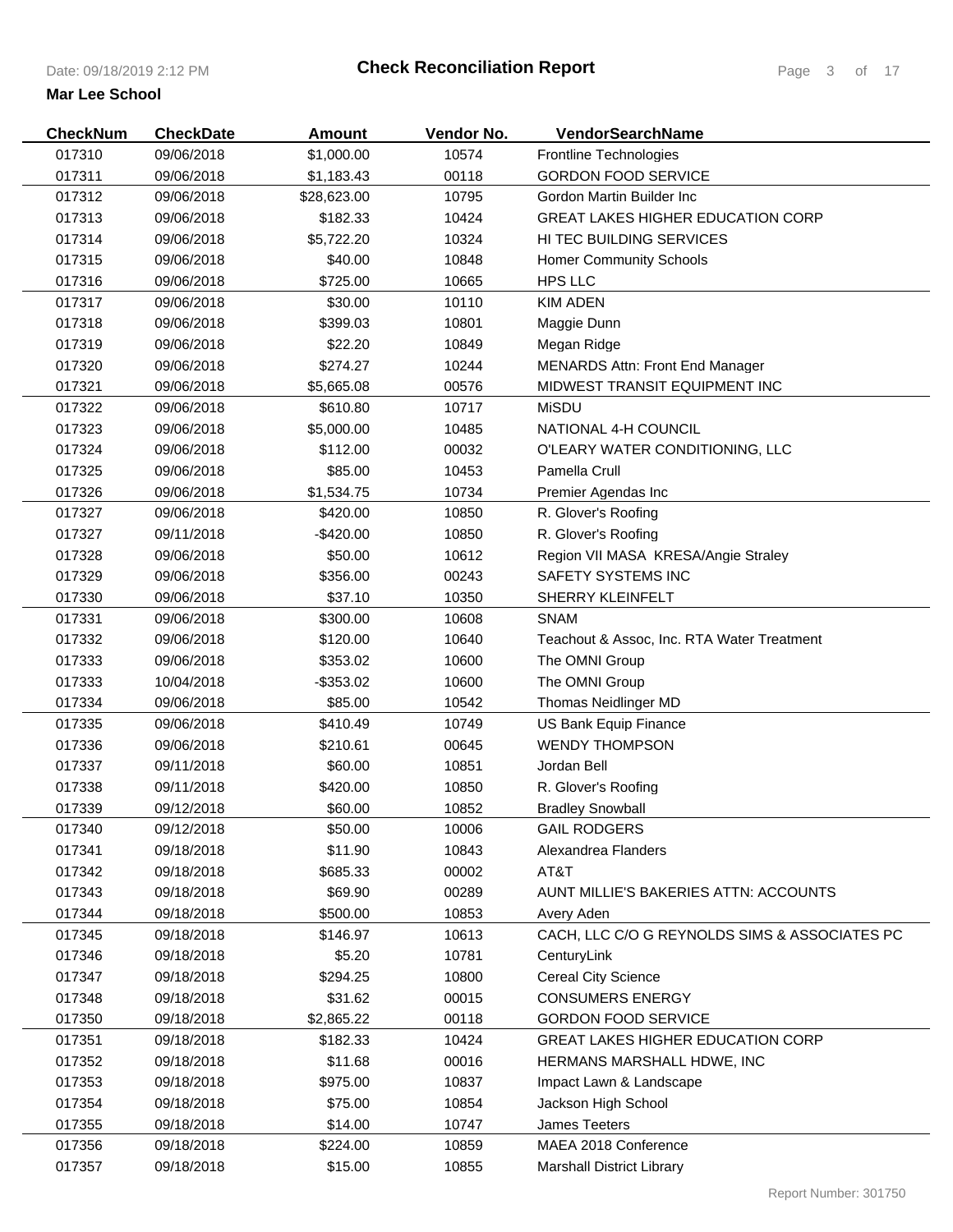| <b>CheckNum</b>  | <b>CheckDate</b> | <b>Amount</b> | Vendor No. | <b>VendorSearchName</b>                       |
|------------------|------------------|---------------|------------|-----------------------------------------------|
| 017358           | 09/18/2018       | \$26,087.87   | 00018      | MESSA INSURANCE DEPT 217901                   |
| 017359           | 09/18/2018       | \$551.73      | 00576      | MIDWEST TRANSIT EQUIPMENT INC                 |
| 017360           | 09/18/2018       | \$610.80      | 10717      | MiSDU                                         |
| 017361           | 09/18/2018       | \$32.00       | 10856      | Old MacDonald's Farm                          |
| 017362           | 09/18/2018       | \$142.42      | 00348      | <b>PRAIRIE FARMS DAIRY</b>                    |
| 017363           | 09/18/2018       | \$786.64      | 00368      | QUILL CORPORATION                             |
| 017364           | 09/18/2018       | \$156.70      | 10857      | <b>Rovin Ceramics</b>                         |
| 017365           | 09/18/2018       | \$210.00      | 00243      | <b>SAFETY SYSTEMS INC</b>                     |
| 017366           | 09/18/2018       | \$588.00      | 00384      | <b>SEG WORKERS COMP FUND</b>                  |
| 017367           | 09/18/2018       | \$2,531.12    | 10858      | Swanson Mechanical Service, LLC               |
| 017368           | 09/18/2018       | \$353.02      | 10600      | The OMNI Group                                |
| 017369           | 09/26/2018       | \$60.00       | 10861      | <b>Bill Mullaly</b>                           |
| 017369           | 10/02/2018       | $-$ \$60.00   | 10861      | <b>Bill Mullaly</b>                           |
| 017370           | 09/26/2018       | \$85.83       | 10562      | Julie Halder - Petty Cash Fund Mar Lee School |
| 017371           | 09/26/2018       | \$100.00      | 10615      | Marshall HS Athletic Dept c/o Dan Coddens     |
| 017372           | 09/26/2018       | \$400.00      | 00047      | <b>U S POSTMASTER</b>                         |
| 017373           | 09/26/2018       | \$85.00       | 10862      | Will Carlton Academy Athletics                |
|                  | 10/02/2018       |               | 10863      | <b>MOEMS</b>                                  |
| 017375<br>017376 | 10/02/2018       | \$109.00      | 10111      | LITTLE CAESARS PIZZA                          |
|                  |                  | \$5,735.00    |            |                                               |
| 017377           | 10/04/2018       | \$25.27       | 10843      | Alexandrea Flanders                           |
| 017378           | 10/04/2018       | \$69.00       | 10865      | Anita Howard                                  |
| 017379           | 10/04/2018       | \$69.81       | 00289      | AUNT MILLIE'S BAKERIES ATTN: ACCOUNTS         |
| 017380           | 10/04/2018       | \$57.33       | 10846      | <b>Brooke Viele</b>                           |
| 017381           | 10/04/2018       | \$175.30      | 10613      | CACH, LLC C/O G REYNOLDS SIMS & ASSOCIATES PC |
| 017382           | 10/04/2018       | \$13,164.03   | 00028      | CALHOUN INTERMEDIATE SCHOOL DISTRICT          |
| 017383           | 10/04/2018       | \$90.00       | 10800      | <b>Cereal City Science</b>                    |
| 017384           | 10/04/2018       | \$2,202.40    | 00015      | <b>CONSUMERS ENERGY</b>                       |
| 017385           | 10/04/2018       | \$2,379.18    | 10761      | Corrigan Oil Company                          |
| 017386           | 10/04/2018       | \$35.62       | 10250      | <b>DARLING ACE HARDWARE</b>                   |
| 017387           | 10/04/2018       | \$500.00      | 10866      | Emma Bowling                                  |
| 017389           | 10/04/2018       | \$3,295.11    | 00118      | <b>GORDON FOOD SERVICE</b>                    |
| 017390           | 10/04/2018       | \$189.39      | 10424      | <b>GREAT LAKES HIGHER EDUCATION CORP</b>      |
| 017391           | 10/04/2018       | \$70.00       | 10864      | Hanover Horton Schools                        |
| 017392           | 10/04/2018       | \$249.00      | 10867      | <b>Happy Numbers</b>                          |
| 017393           | 10/04/2018       | \$5,722.20    | 10324      | HI TEC BUILDING SERVICES                      |
| 017394           | 10/04/2018       | \$12,315.00   | 10676      | Huntington National Bank                      |
| 017395           | 10/04/2018       | \$423.41      | 00511      | Julie Jordan                                  |
| 017396           | 10/04/2018       | \$717.57      | 10118      | KALAMAZOO MECHANICAL INC                      |
| 017397           | 10/04/2018       | \$53.94       | 10184      | <b>MEREDITH MEEDER</b>                        |
| 017398           | 10/04/2018       | \$75.78       | 10322      | MICHEAL LECHE                                 |
| 017399           | 10/04/2018       | \$511.75      | 00576      | MIDWEST TRANSIT EQUIPMENT INC                 |
| 017400           | 10/04/2018       | \$610.80      | 10717      | MiSDU                                         |
| 017401           | 10/04/2018       | \$349.00      | 10868      | <b>National Business Institute</b>            |
| 017402           | 10/04/2018       | \$42.00       | 00032      | O'LEARY WATER CONDITIONING, LLC               |
| 017403           | 10/04/2018       | \$64.00       | 10856      | Old MacDonald's Farm                          |
| 017404           | 10/04/2018       | \$17.25       | 00500      | RENAISSANCE LEARNING, INC                     |
| 017405           | 10/04/2018       | \$17.52       | 00386      | <b>REPUBLIC SERVICES</b>                      |
| 017406           | 10/04/2018       | \$79.25       | 10808      | Sarah Fitzpatrick                             |
| 017407           | 10/04/2018       | \$923.81      | 00284      | SCHOOL SPECIALTY INC                          |
|                  |                  |               |            |                                               |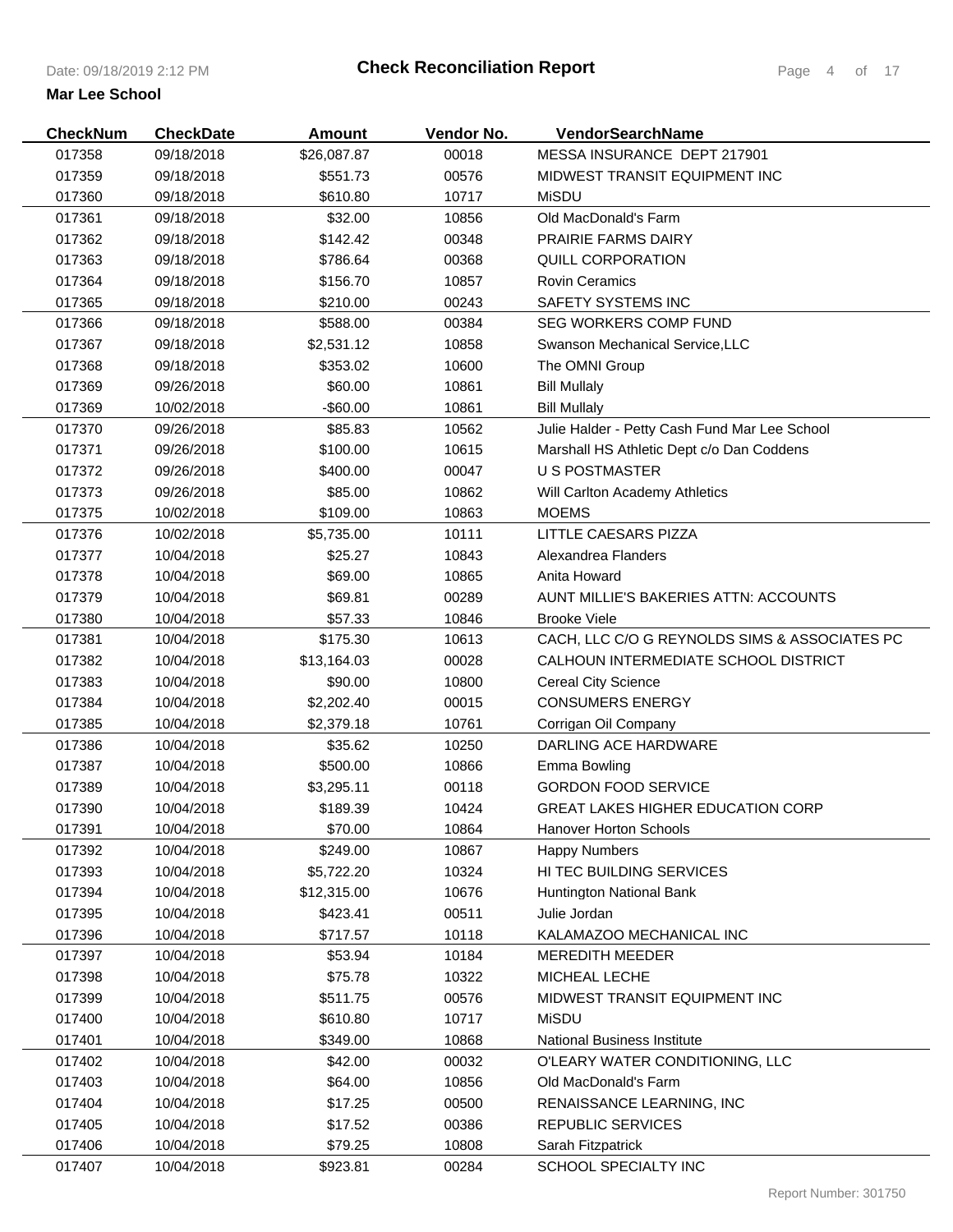| <b>CheckNum</b> | <b>CheckDate</b> | <b>Amount</b> | Vendor No. | VendorSearchName                              |
|-----------------|------------------|---------------|------------|-----------------------------------------------|
| 017408          | 10/04/2018       | \$57.55       | 10138      | <b>STACY TUCKER</b>                           |
| 017409          | 10/04/2018       | \$706.04      | 10600      | The OMNI Group                                |
| 017410          | 10/04/2018       | \$410.49      | 10749      | US Bank Equip Finance                         |
| 017411          | 10/04/2018       | \$30.03       | 00645      | <b>WENDY THOMPSON</b>                         |
| 017412          | 10/04/2018       | \$400.00      | 10751      | Western Michigan University                   |
| 017413          | 10/16/2018       | \$687.56      | 00002      | AT&T                                          |
| 017414          | 10/16/2018       | \$14,753.75   | 10356      | <b>CARDINAL BUSES INC</b>                     |
| 017415          | 10/16/2018       | \$8,000.00    | 10485      | NATIONAL 4-H COUNCIL                          |
| 017416          | 10/18/2018       | \$500.00      | 10869      | <b>Alexis Coats</b>                           |
| 017417          | 10/18/2018       | \$500.00      | 10870      | <b>Andrew Coats</b>                           |
| 017418          | 10/18/2018       | \$71.50       | 00289      | AUNT MILLIE'S BAKERIES ATTN: ACCOUNTS         |
| 017419          | 10/18/2018       | \$156.95      | 10613      | CACH, LLC C/O G REYNOLDS SIMS & ASSOCIATES PC |
| 017420          | 10/18/2018       | \$12,678.67   | 00028      | CALHOUN INTERMEDIATE SCHOOL DISTRICT          |
| 017421          | 10/18/2018       | \$60.00       | 10871      | Carl Olson                                    |
| 017421          | 10/30/2018       | $-$60.00$     | 10871      | Carl Olson                                    |
| 017422          | 10/18/2018       | \$5.44        | 10781      | CenturyLink                                   |
| 017423          | 10/18/2018       | \$45.90       | 10800      | <b>Cereal City Science</b>                    |
| 017424          | 10/18/2018       | \$31.24       | 00015      | <b>CONSUMERS ENERGY</b>                       |
| 017425          | 10/18/2018       | \$1,339.77    | 10761      | Corrigan Oil Company                          |
| 017426          | 10/18/2018       | \$41.12       | 10250      | <b>DARLING ACE HARDWARE</b>                   |
| 017427          | 10/18/2018       | \$60.00       | 10872      | <b>Edgard Cazal</b>                           |
| 017428          | 10/18/2018       | \$293.50      | 00085      | <b>FIRE EXTINGUISHER SERVICE</b>              |
| 017430          | 10/18/2018       | \$1,872.01    | 00118      | <b>GORDON FOOD SERVICE</b>                    |
| 017431          | 10/18/2018       | \$189.39      | 10424      | <b>GREAT LAKES HIGHER EDUCATION CORP</b>      |
| 017432          | 10/18/2018       | \$300.00      | 10837      | Impact Lawn & Landscape                       |
| 017433          | 10/18/2018       | \$6.20        | 00511      | Julie Jordan                                  |
| 017434          | 10/18/2018       | \$60.00       | 00036      | <b>KRESA</b>                                  |
| 017435          | 10/18/2018       | \$108.92      | 10873      | Linda Coleman                                 |
| 017436          | 10/18/2018       | \$900.00      | 00209      | MAR LEE SCHOOL                                |
| 017437          | 10/18/2018       | \$307.37      | 10349      | MARSHALL MUSIC CO                             |
| 017438          | 10/18/2018       | \$130.00      | 00169      | MARSHALL UNITED WAY                           |
| 017439          | 10/18/2018       | \$60.00       | 10874      | Melvin McKnight                               |
| 017440          | 10/18/2018       | \$19,995.35   | 00018      | MESSA INSURANCE DEPT 217901                   |
| 017441          | 10/18/2018       | \$833.57      | 00671      | MICHIGAN OFFICE SOLUTIONS                     |
| 017442          | 10/18/2018       | \$60.00       | 10875      | Mike Rop                                      |
| 017443          | 10/18/2018       | \$610.80      | 10717      | <b>MiSDU</b>                                  |
| 017444          | 10/18/2018       | \$1,320.00    | 00034      | POMP'S TIRE SERVICE INC.                      |
| 017445          | 10/18/2018       | \$1,227.15    | 00348      | <b>PRAIRIE FARMS DAIRY</b>                    |
| 017446          | 10/18/2018       | \$485.00      | 10793      | Roe-Comm Inc                                  |
| 017447          | 10/18/2018       | \$99.00       | 00243      | SAFETY SYSTEMS INC                            |
| 017448          | 10/18/2018       | \$550.00      | 10842      | <b>Sherriff Goslin Roofing</b>                |
| 017449          | 10/18/2018       | \$149.00      | 10772      | Terminix                                      |
| 017450          | 10/18/2018       | \$353.02      | 10600      | The OMNI Group                                |
| 017451          | 10/18/2018       | \$85.00       | 10542      | Thomas Neidlinger MD                          |
| 017452          | 10/18/2018       | \$113.65      | 10876      | <b>West Music</b>                             |
| 017452          | 10/30/2018       | $-$113.65$    | 10876      | <b>West Music</b>                             |
| 017453          | 10/23/2018       | \$720.00      | 10426      | CAPITOL MEMORIES PHOTOGRAPHY                  |
| 017454          | 10/23/2018       | \$4,620.00    | 10079      | <b>CHRIS HENKE</b>                            |
| 017455          | 10/23/2018       | \$600.00      | 10079      | <b>CHRIS HENKE</b>                            |
|                 |                  |               |            |                                               |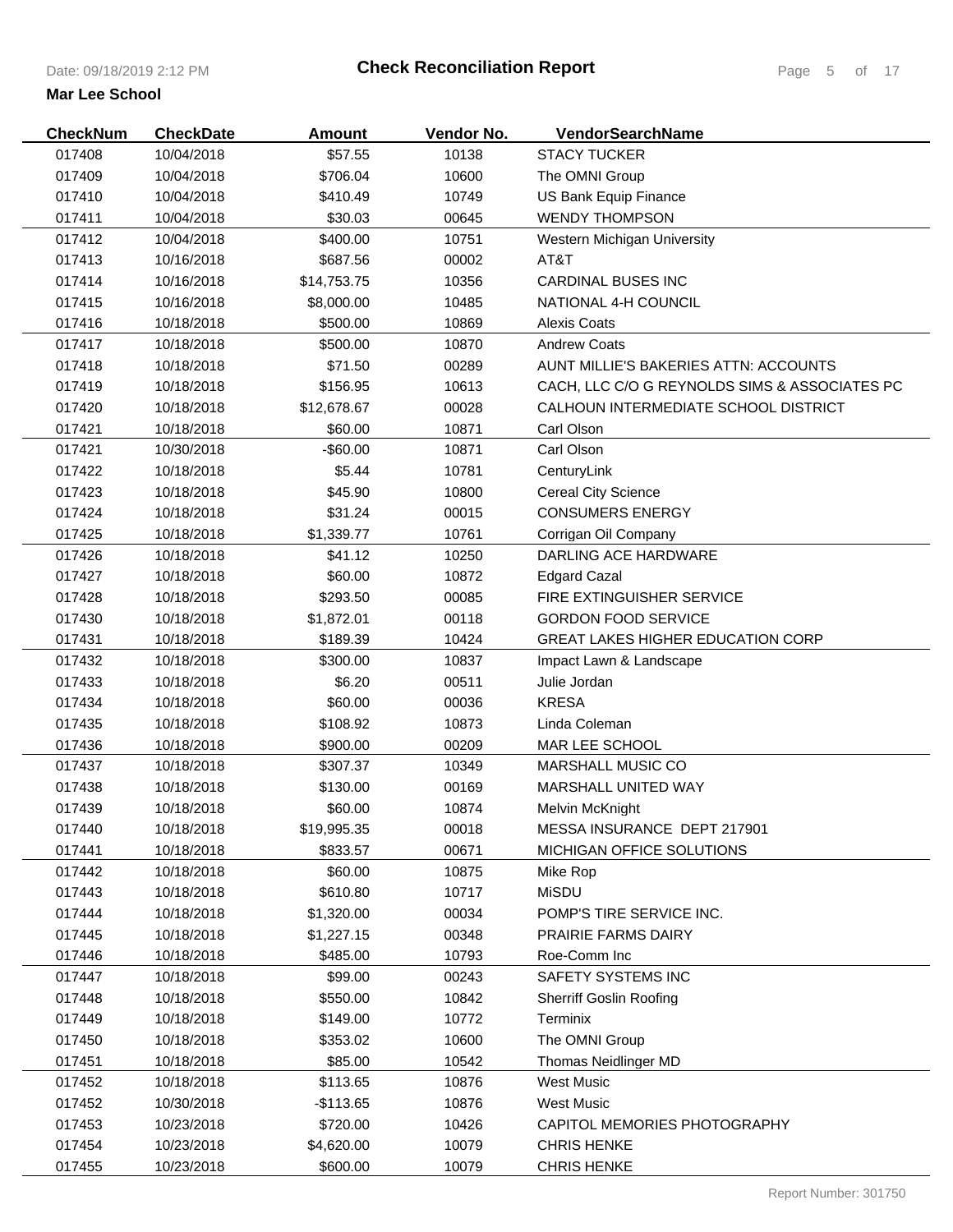| <b>CheckNum</b> | <b>CheckDate</b> | <b>Amount</b> | Vendor No. | <b>VendorSearchName</b>                       |
|-----------------|------------------|---------------|------------|-----------------------------------------------|
| 017456          | 10/23/2018       | \$770.00      | 10877      | Dobbin's House Tavern                         |
| 017457          | 10/23/2018       | \$838.50      | 10569      | <b>General Pickett's Buffet</b>               |
| 017458          | 10/30/2018       | \$120.00      | 10079      | <b>CHRIS HENKE</b>                            |
| 017459          | 11/01/2018       | \$96.12       | 00289      | AUNT MILLIE'S BAKERIES ATTN: ACCOUNTS         |
| 017460          | 11/01/2018       | \$226.72      | 10613      | CACH, LLC C/O G REYNOLDS SIMS & ASSOCIATES PC |
| 017461          | 11/01/2018       | \$2,159.52    | 00015      | <b>CONSUMERS ENERGY</b>                       |
| 017463          | 11/01/2018       | \$1,607.46    | 00118      | <b>GORDON FOOD SERVICE</b>                    |
| 017464          | 11/01/2018       | \$322.74      | 10424      | <b>GREAT LAKES HIGHER EDUCATION CORP</b>      |
| 017465          | 11/01/2018       | \$69.90       | 10003      | <b>HEATHER FAZEKAS</b>                        |
| 017466          | 11/01/2018       | \$100.40      | 10305      | <b>INDIAN TRAILS INC Attn: Accts Payable</b>  |
| 017467          | 11/01/2018       | \$265.00      | 00036      | <b>KRESA</b>                                  |
| 017468          | 11/01/2018       | \$220.00      | 10442      | MICHIGAN MUSIC CONFERENCE                     |
| 017469          | 11/01/2018       | \$1,126.30    | 00576      | MIDWEST TRANSIT EQUIPMENT INC                 |
| 017470          | 11/01/2018       | \$610.80      | 10717      | <b>MiSDU</b>                                  |
| 017471          | 11/01/2018       | \$64.00       | 10856      | Old MacDonald's Farm                          |
| 017472          | 11/01/2018       | \$14.50       | 00500      | RENAISSANCE LEARNING, INC                     |
| 017473          | 11/01/2018       | \$281.67      | 00284      | SCHOOL SPECIALTY INC                          |
| 017474          | 11/01/2018       | \$68.25       | 10350      | SHERRY KLEINFELT                              |
| 017475          | 11/01/2018       | \$1,432.00    | 10792      | Shore to Shore Graphics                       |
| 017476          | 11/01/2018       | \$1,330.00    | 10714      | The Goodies Factory                           |
| 017477          | 11/01/2018       | \$353.02      | 10600      | The OMNI Group                                |
| 017478          | 11/01/2018       | \$410.49      | 10749      | US Bank Equip Finance                         |
| 017480          | 11/06/2018       | \$376.25      | 10878      | Art to Remember                               |
| 017481          | 11/06/2018       | \$5,722.20    | 10324      | HI TEC BUILDING SERVICES                      |
| 017482          | 11/06/2018       | \$12.00       | 10111      | LITTLE CAESARS PIZZA                          |
| 017483          | 11/06/2018       | \$28.00       | 00307      | <b>SCHOLASTIC READING CLUB</b>                |
| 017484          | 11/13/2018       | \$504.02      | 00002      | AT&T                                          |
| 017485          | 11/13/2018       | \$30.96       | 00015      | <b>CONSUMERS ENERGY</b>                       |
| 017486          | 11/13/2018       | \$1,200.00    | 10879      | Food Bank of South Central Michigan           |
| 017487          | 11/13/2018       | \$60.00       | 10880      | Levi Watkins                                  |
| 017488          | 11/13/2018       | \$60.00       | 10881      | Lonzo Warren                                  |
| 017489          | 11/15/2018       | \$254.40      | 00174      | AD-VISOR & CHRONICLE J-Ad Corporation         |
| 017490          | 11/15/2018       | \$60.00       | 10882      | <b>Albert Payne</b>                           |
| 017491          | 11/15/2018       | \$84.00       | 10843      | Alexandrea Flanders                           |
| 017492          | 11/15/2018       | \$57.20       | 00289      | AUNT MILLIE'S BAKERIES ATTN: ACCOUNTS         |
| 017493          | 11/15/2018       | \$156.95      | 10613      | CACH, LLC C/O G REYNOLDS SIMS & ASSOCIATES PC |
| 017494          | 11/15/2018       | \$65.52       | 00028      | CALHOUN INTERMEDIATE SCHOOL DISTRICT          |
| 017495          | 11/15/2018       | \$1,958.95    | 10800      | <b>Cereal City Science</b>                    |
| 017496          | 11/15/2018       | \$2,297.82    | 10761      | Corrigan Oil Company                          |
| 017497          | 11/15/2018       | \$438.06      | 00014      | D & D MAINTENANCE SUPP                        |
| 017498          | 11/15/2018       | \$13.58       | 10250      | DARLING ACE HARDWARE                          |
| 017499          | 11/15/2018       | \$152.23      | 10827      | Demco                                         |
| 017500          | 11/15/2018       | \$60.00       | 10883      | Glenn White                                   |
| 017501          | 11/15/2018       | \$874.12      | 00118      | <b>GORDON FOOD SERVICE</b>                    |
| 017502          | 11/15/2018       | \$234.74      | 10424      | <b>GREAT LAKES HIGHER EDUCATION CORP</b>      |
| 017503          | 11/15/2018       | \$60.00       | 10884      | <b>Harvey Glass</b>                           |
| 017504          | 11/15/2018       | \$42.85       | 00016      | HERMANS MARSHALL HDWE, INC                    |
| 017505          | 11/15/2018       | \$300.00      | 10837      | Impact Lawn & Landscape                       |
| 017506          | 11/15/2018       | \$79.90       | 00066      | J & K PLUMBING SUPPLY                         |
|                 |                  |               |            |                                               |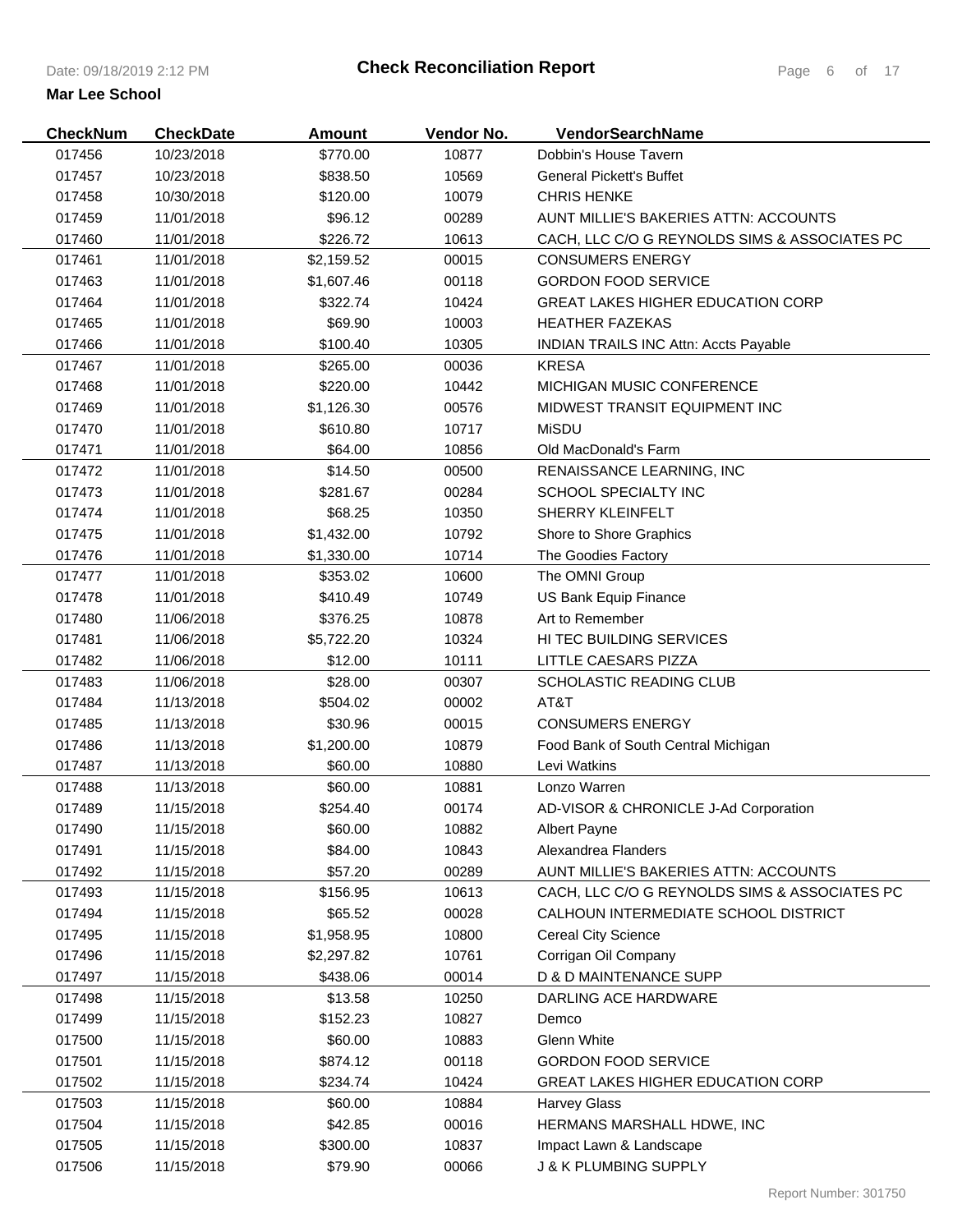| <b>CheckNum</b> | <b>CheckDate</b> | <b>Amount</b> | Vendor No. | VendorSearchName                              |
|-----------------|------------------|---------------|------------|-----------------------------------------------|
| 017507          | 11/15/2018       | \$260.00      | 10118      | KALAMAZOO MECHANICAL INC                      |
| 017508          | 11/15/2018       | \$60.00       | 10880      | Levi Watkins                                  |
| 017509          | 11/15/2018       | \$142.12      | 10349      | MARSHALL MUSIC CO                             |
| 017510          | 11/15/2018       | \$1,744.50    | 00576      | MIDWEST TRANSIT EQUIPMENT INC                 |
| 017511          | 11/15/2018       | \$610.80      | 10717      | <b>MiSDU</b>                                  |
| 017512          | 11/15/2018       | \$329.00      | 10868      | <b>National Business Institute</b>            |
| 017513          | 11/15/2018       | \$35.00       | 00032      | O'LEARY WATER CONDITIONING, LLC               |
| 017514          | 11/15/2018       | \$1,753.47    | 00348      | <b>PRAIRIE FARMS DAIRY</b>                    |
| 017515          | 11/15/2018       | \$12.00       | 00386      | <b>REPUBLIC SERVICES</b>                      |
| 017516          | 11/15/2018       | \$602.11      | 00286      | STATE OF MICHIGAN-DEQ Cashier's Office        |
| 017517          | 11/15/2018       | \$353.02      | 10600      | The OMNI Group                                |
| 017518          | 11/28/2018       | \$552.00      | 10885      | <b>Albion College</b>                         |
| 017519          | 11/30/2018       | \$507.00      | 10840      | All-Tronics Inc                               |
| 017520          | 11/30/2018       | \$183.45      | 00002      | AT&T                                          |
| 017521          | 11/30/2018       | \$108.93      | 10613      | CACH, LLC C/O G REYNOLDS SIMS & ASSOCIATES PC |
| 017522          | 11/30/2018       | \$6.99        | 10781      | CenturyLink                                   |
| 017523          | 11/30/2018       | \$2,923.86    | 00015      | <b>CONSUMERS ENERGY</b>                       |
| 017524          | 11/30/2018       | \$734.36      | 10761      | Corrigan Oil Company                          |
| 017525          | 11/30/2018       | \$70.00       | 10886      | Dora Presecan                                 |
| 017526          | 11/30/2018       | \$1,032.92    | 00118      | <b>GORDON FOOD SERVICE</b>                    |
| 017527          | 11/30/2018       | \$234.86      | 10424      | <b>GREAT LAKES HIGHER EDUCATION CORP</b>      |
| 017528          | 11/30/2018       | \$60.00       | 10880      | Levi Watkins                                  |
| 017529          | 11/30/2018       | \$60.00       | 10881      | Lonzo Warren                                  |
| 017530          | 11/30/2018       | \$21,049.38   | 00018      | MESSA INSURANCE DEPT 217901                   |
| 017531          | 11/30/2018       | \$20.40       | 00576      | MIDWEST TRANSIT EQUIPMENT INC                 |
| 017532          | 11/30/2018       | \$610.80      | 10717      | MiSDU                                         |
| 017533          | 11/30/2018       | \$38.04       | 00284      | SCHOOL SPECIALTY INC                          |
| 017534          | 11/30/2018       | \$353.02      | 10600      | The OMNI Group                                |
| 017535          | 12/04/2018       | \$5,722.20    | 10324      | HI TEC BUILDING SERVICES                      |
| 017536          | 12/04/2018       | \$100.00      | 10562      | Julie Halder - Petty Cash Fund Mar Lee School |
| 017537          | 12/04/2018       | \$646.65      | 00020      | <b>STATE OF MICHIGAN</b>                      |
| 017538          | 12/04/2018       | \$410.49      | 10749      | US Bank Equip Finance                         |
| 017539          | 12/13/2018       | \$31.00       | 10887      | Amber Madden                                  |
| 017540          | 12/13/2018       | \$709.00      | 10803      | <b>ASI Security</b>                           |
| 017541          | 12/13/2018       | \$687.47      | 00002      | AT&T                                          |
| 017542          | 12/13/2018       | \$83.72       | 00289      | AUNT MILLIE'S BAKERIES ATTN: ACCOUNTS         |
| 017543          | 12/13/2018       | \$0.00        | 00050      | AUTO VALUE OF MARSHALL AUTO-WARES GROUP       |
| 017544          | 12/13/2018       | \$168.81      | 10613      | CACH, LLC C/O G REYNOLDS SIMS & ASSOCIATES PC |
| 017545          | 12/13/2018       | \$11,854.26   | 00028      | CALHOUN INTERMEDIATE SCHOOL DISTRICT          |
| 017546          | 12/13/2018       | \$30.84       | 00015      | <b>CONSUMERS ENERGY</b>                       |
| 017547          | 12/13/2018       | \$997.42      | 10761      | Corrigan Oil Company                          |
| 017548          | 12/13/2018       | \$60.00       | 10883      | Glenn White                                   |
| 017550          | 12/13/2018       | \$1,784.93    | 00118      | <b>GORDON FOOD SERVICE</b>                    |
| 017551          | 12/13/2018       | \$180.68      | 10424      | <b>GREAT LAKES HIGHER EDUCATION CORP</b>      |
| 017552          | 12/13/2018       | \$29.65       | 00016      | HERMANS MARSHALL HDWE, INC                    |
| 017553          | 12/13/2018       | \$225.00      | 10837      | Impact Lawn & Landscape                       |
| 017554          | 12/13/2018       | \$10.00       | 10110      | <b>KIM ADEN</b>                               |
| 017555          | 12/13/2018       | \$120.00      | 10874      | Melvin McKnight                               |
| 017556          | 12/13/2018       | \$2,425.13    | 00576      | MIDWEST TRANSIT EQUIPMENT INC                 |
|                 |                  |               |            |                                               |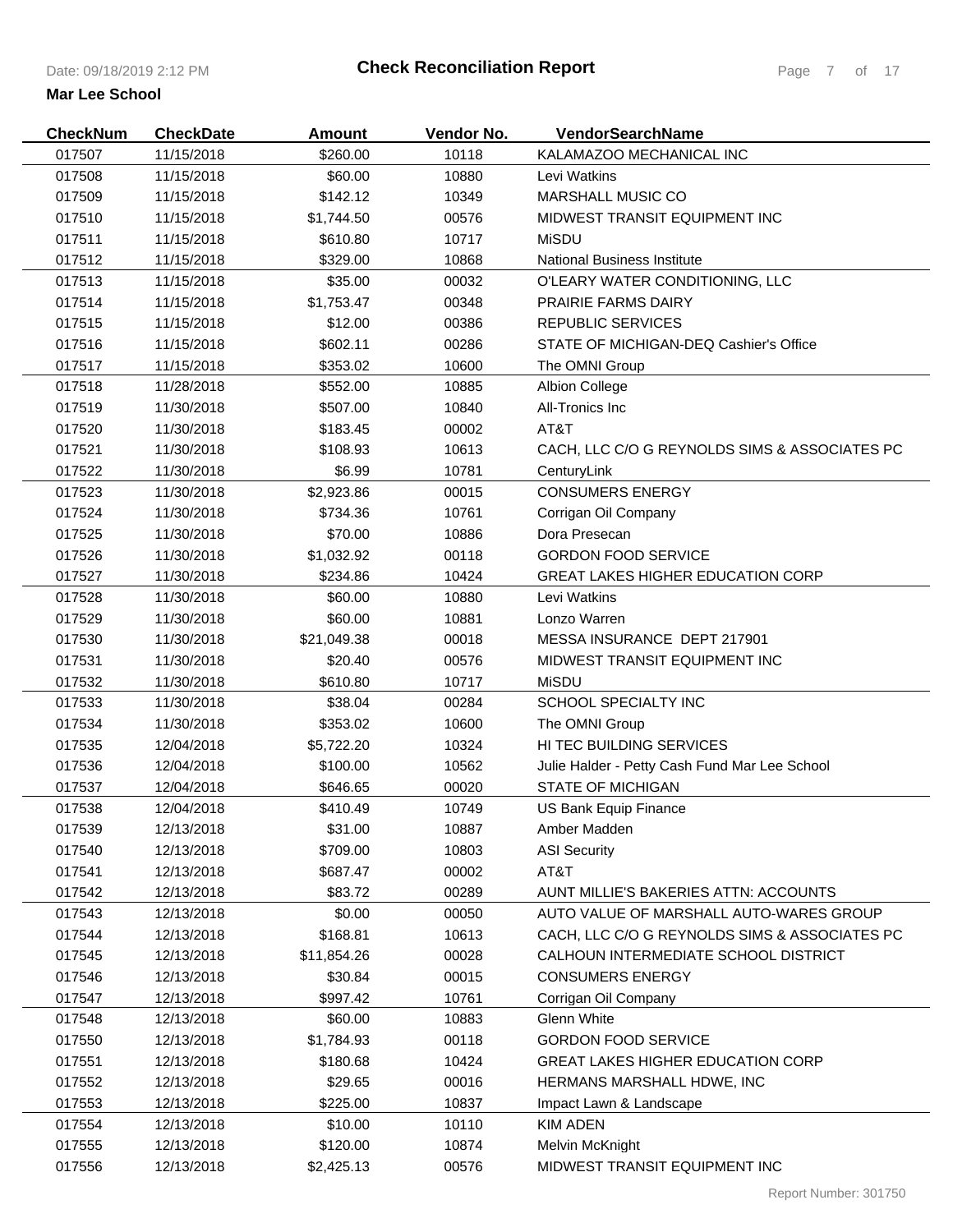| <b>CheckNum</b> | <b>CheckDate</b> | <b>Amount</b> | Vendor No. | <b>VendorSearchName</b>                       |
|-----------------|------------------|---------------|------------|-----------------------------------------------|
| 017557          | 12/13/2018       | \$610.80      | 10717      | <b>MiSDU</b>                                  |
| 017558          | 12/13/2018       | \$1,098.96    | 10888      | Office Depot                                  |
| 017559          | 12/13/2018       | \$1,206.53    | 00348      | <b>PRAIRIE FARMS DAIRY</b>                    |
| 017560          | 12/13/2018       | \$99.53       | 00368      | <b>QUILL CORPORATION</b>                      |
| 017561          | 12/13/2018       | \$12.00       | 00386      | <b>REPUBLIC SERVICES</b>                      |
| 017562          | 12/13/2018       | \$229.50      | 00307      | SCHOLASTIC READING CLUB                       |
| 017563          | 12/13/2018       | \$588.00      | 00384      | SEG WORKERS COMP FUND                         |
| 017564          | 12/13/2018       | \$403.02      | 10600      | The OMNI Group                                |
| 017565          | 12/13/2018       | \$400.00      | 00047      | <b>U S POSTMASTER</b>                         |
| 017566          | 12/13/2018       | \$329.00      | 10272      | West Interactive Services Corp.               |
| 017567          | 12/19/2018       | \$10.00       | 10110      | <b>KIM ADEN</b>                               |
| 017568          | 12/19/2018       | \$20,593.65   | 00018      | MESSA INSURANCE DEPT 217901                   |
| 017569          | 12/19/2018       | \$40.08       | 10322      | MICHEAL LECHE                                 |
| 017570          | 12/19/2018       | \$57.00       | 10889      | Michelle Schultz                              |
| 017571          | 01/10/2019       | \$504.00      | 00002      | AT&T                                          |
| 017572          | 01/10/2019       | \$76.18       | 00289      | AUNT MILLIE'S BAKERIES ATTN: ACCOUNTS         |
| 017573          | 01/10/2019       | \$156.89      | 10613      | CACH. LLC C/O G REYNOLDS SIMS & ASSOCIATES PC |
| 017574          | 01/10/2019       | \$39.15       | 00052      | CALHOUN COUNTY CLERK                          |
| 017575          | 01/10/2019       | \$138.83      | 00102      | CALHOUN COUNTY TREASURER                      |
| 017576          | 01/10/2019       | \$7.11        | 10781      | CenturyLink                                   |
| 017577          | 01/10/2019       | \$225.00      | 10800      | <b>Cereal City Science</b>                    |
| 017578          | 01/10/2019       | \$3,976.35    | 00015      | <b>CONSUMERS ENERGY</b>                       |
| 017579          | 01/10/2019       | \$1,081.34    | 10761      | Corrigan Oil Company                          |
| 017580          | 01/10/2019       | \$1,202.00    | 10557      | Craig Gill                                    |
| 017581          | 01/10/2019       | \$19.99       | 10250      | DARLING ACE HARDWARE                          |
| 017582          | 01/10/2019       | \$5,700.00    | 10787      | Douglas Wohlberg, CPA                         |
| 017583          | 01/10/2019       | \$143.34      | 10514      | Eckford Twp Clerk, Kimberly Hinkley           |
| 017584          | 01/10/2019       | \$6,400.00    | 10891      | Fleis & VandenBrink Engineering, Inc.         |
| 017586          | 01/10/2019       | \$1,747.57    | 00118      | <b>GORDON FOOD SERVICE</b>                    |
| 017587          | 01/10/2019       | \$373.12      | 10424      | <b>GREAT LAKES HIGHER EDUCATION CORP</b>      |
| 017588          | 01/10/2019       | \$800.00      | 10565      | H & S Septic Service                          |
| 017589          | 01/10/2019       | \$5,722.20    | 10324      | HI TEC BUILDING SERVICES                      |
| 017590          | 01/10/2019       | \$1,422.75    | 10118      | KALAMAZOO MECHANICAL INC                      |
| 017591          | 01/10/2019       | \$40.00       | 10110      | <b>KIM ADEN</b>                               |
| 017592          | 01/10/2019       | \$4,000.00    | 10839      | LAKEVIEW SCHOOL DISTRICT                      |
| 017593          | 01/10/2019       | \$581.75      | 00576      | MIDWEST TRANSIT EQUIPMENT INC                 |
| 017594          | 01/10/2019       | \$1,221.60    | 10717      | <b>MiSDU</b>                                  |
| 017595          | 01/10/2019       | \$1,244.77    | 10504      | <b>NEOLA INC</b>                              |
| 017596          | 01/10/2019       | \$175.00      | 10890      | Olivet High School                            |
| 017596          | 05/07/2019       | $-$175.00$    | 10890      | Olivet High School                            |
| 017597          | 01/10/2019       | \$902.61      | 00348      | PRAIRIE FARMS DAIRY                           |
| 017598          | 01/10/2019       | \$375.50      | 00368      | QUILL CORPORATION                             |
| 017599          | 01/10/2019       | \$12.00       | 00386      | <b>REPUBLIC SERVICES</b>                      |
| 017600          | 01/10/2019       | \$135.00      | 10793      | Roe-Comm Inc                                  |
| 017601          | 01/10/2019       | \$210.00      | 00243      | SAFETY SYSTEMS INC                            |
| 017602          | 01/10/2019       | \$70.75       | 00307      | SCHOLASTIC READING CLUB                       |
| 017603          | 01/10/2019       | \$76.33       | 00284      | SCHOOL SPECIALTY INC                          |
| 017604          | 01/10/2019       | \$586.23      | 10892      | Sehi Computer Products, Inc.                  |
| 017605          | 01/10/2019       | \$149.00      | 10772      | Terminix                                      |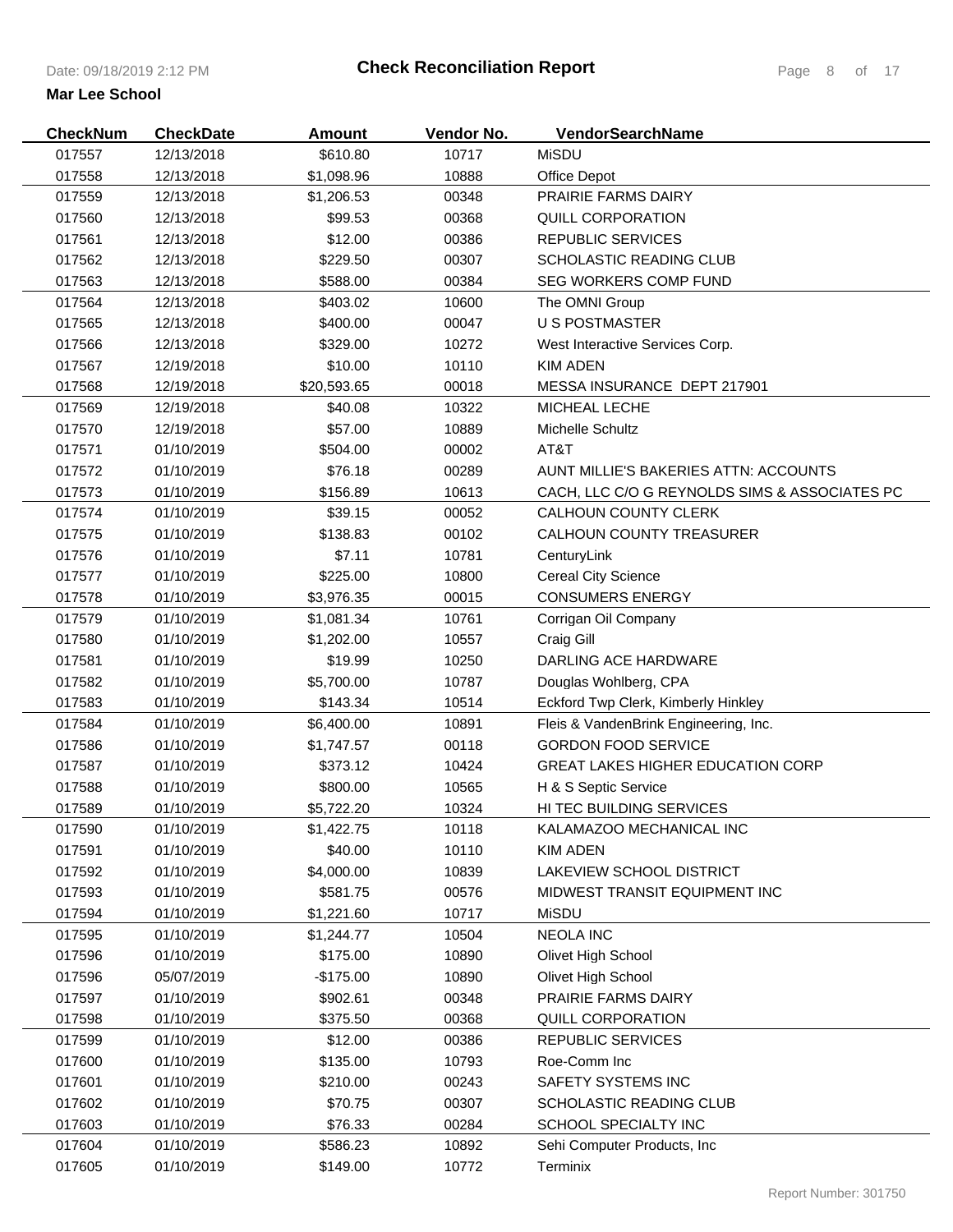| <b>CheckNum</b> | <b>CheckDate</b> | <b>Amount</b> | Vendor No. | <b>VendorSearchName</b>                       |
|-----------------|------------------|---------------|------------|-----------------------------------------------|
| 017606          | 01/10/2019       | \$506.04      | 10600      | The OMNI Group                                |
| 017607          | 01/10/2019       | \$2,200.00    | 00046      | THRUN LAW FIRM PC                             |
| 017608          | 01/10/2019       | \$410.49      | 10749      | US Bank Equip Finance                         |
| 017609          | 01/15/2019       | \$195.25      | 00002      | AT&T                                          |
| 017610          | 01/22/2019       | \$370.00      | 10895      | ABC Training and Testing                      |
| 017611          | 01/22/2019       | \$64.35       | 00289      | AUNT MILLIE'S BAKERIES ATTN: ACCOUNTS         |
| 017612          | 01/22/2019       | \$55.98       | 00050      | AUTO VALUE OF MARSHALL AUTO-WARES GROUP       |
| 017613          | 01/22/2019       | \$156.07      | 10613      | CACH, LLC C/O G REYNOLDS SIMS & ASSOCIATES PC |
| 017614          | 01/22/2019       | \$12,727.17   | 00028      | CALHOUN INTERMEDIATE SCHOOL DISTRICT          |
| 017615          | 01/22/2019       | \$2.46        | 10781      | CenturyLink                                   |
| 017617          | 01/22/2019       | \$1,482.20    | 00118      | <b>GORDON FOOD SERVICE</b>                    |
| 017618          | 01/22/2019       | \$205.95      | 10424      | <b>GREAT LAKES HIGHER EDUCATION CORP</b>      |
| 017619          | 01/22/2019       | \$920.00      | 10837      | Impact Lawn & Landscape                       |
| 017620          | 01/22/2019       | \$136.10      | 00511      | Julie Jordan                                  |
| 017621          | 01/22/2019       | \$10.00       | 10110      | <b>KIM ADEN</b>                               |
| 017622          | 01/22/2019       | \$250.00      | 00036      | <b>KRESA</b>                                  |
| 017623          | 01/22/2019       | \$143.34      | 10638      | Lee Township                                  |
| 017624          | 01/22/2019       | \$60.00       | 10881      | Lonzo Warren                                  |
| 017624          | 02/07/2019       | $-$60.00$     | 10881      | Lonzo Warren                                  |
| 017625          | 01/22/2019       | \$60.00       | 10881      | Lonzo Warren                                  |
| 017625          | 02/07/2019       | $-$ \$60.00   | 10881      | Lonzo Warren                                  |
| 017626          | 01/22/2019       | \$241.50      | 10767      | Mar Lee School PTO                            |
| 017627          | 01/22/2019       | \$107.50      | 10025      | MARENGO TOWNSHIP                              |
| 017628          | 01/22/2019       | \$316.27      | 10893      | Mary Nash                                     |
| 017629          | 01/22/2019       | \$20,707.46   | 00018      | MESSA INSURANCE DEPT 217901                   |
| 017630          | 01/22/2019       | \$60.00       | 10894      | <b>Michael Cotton</b>                         |
| 017630          | 02/07/2019       | -\$60.00      | 10894      | <b>Michael Cotton</b>                         |
| 017631          | 01/22/2019       | \$60.00       | 10894      | <b>Michael Cotton</b>                         |
| 017632          | 01/22/2019       | \$1,532.33    | 00671      | <b>MICHIGAN OFFICE SOLUTIONS</b>              |
| 017633          | 01/22/2019       | \$16,775.68   | 00576      | MIDWEST TRANSIT EQUIPMENT INC                 |
| 017634          | 01/22/2019       | \$610.80      | 10717      | <b>MiSDU</b>                                  |
| 017635          | 01/22/2019       | \$268.00      | 00034      | POMP'S TIRE SERVICE INC.                      |
| 017636          | 01/22/2019       | \$253.02      | 10600      | The OMNI Group                                |
| 017637          | 02/07/2019       | \$75.12       | 00174      | AD-VISOR & CHRONICLE J-Ad Corporation         |
| 017638          | 02/07/2019       | \$1,502.00    | 10840      | All-Tronics Inc                               |
| 017639          | 02/07/2019       | \$72.93       | 00289      | AUNT MILLIE'S BAKERIES ATTN: ACCOUNTS         |
| 017640          | 02/07/2019       | \$175.00      | 00079      | CALHOUN COUNTY HEALTH DEPT                    |
| 017641          | 02/07/2019       | \$1,184.00    | 00567      | CENTRAL MICHIGAN PAPER COMPANY                |
| 017642          | 02/07/2019       | \$1,050.90    | 10800      | <b>Cereal City Science</b>                    |
| 017643          | 02/07/2019       | \$4,011.28    | 00015      | <b>CONSUMERS ENERGY</b>                       |
| 017644          | 02/07/2019       | \$1,365.61    | 10761      | Corrigan Oil Company                          |
| 017645          | 02/07/2019       | \$163.87      | 10250      | DARLING ACE HARDWARE                          |
| 017646          | 02/07/2019       | \$60.00       | 10896      | Dereck McGlothan                              |
| 017647          | 02/07/2019       | \$330.00      | 10221      | ERIC DALE HEATING & A/C INC                   |
| 017648          | 02/07/2019       | \$60.00       | 10883      | Glenn White                                   |
| 017649          | 02/07/2019       | \$733.71      | 00118      | <b>GORDON FOOD SERVICE</b>                    |
| 017650          | 02/07/2019       | \$212.48      | 10424      | <b>GREAT LAKES HIGHER EDUCATION CORP</b>      |
| 017651          | 02/07/2019       | \$14.38       | 00016      | HERMANS MARSHALL HDWE, INC                    |
| 017652          | 02/07/2019       | \$5,722.20    | 10324      | HI TEC BUILDING SERVICES                      |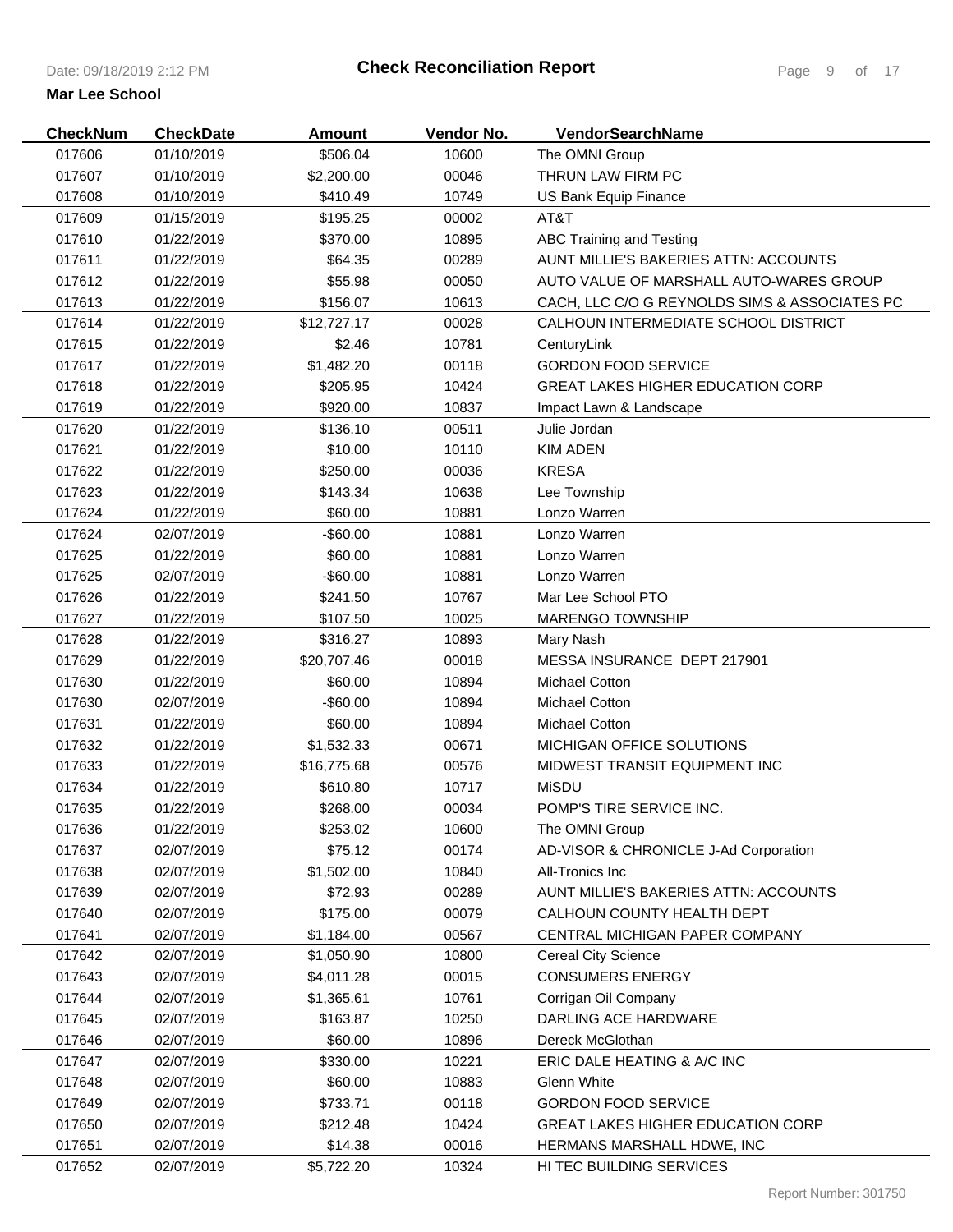| <b>CheckNum</b> | <b>CheckDate</b> | <b>Amount</b> | Vendor No. | VendorSearchName                              |
|-----------------|------------------|---------------|------------|-----------------------------------------------|
| 017653          | 02/07/2019       | \$870.00      | 10837      | Impact Lawn & Landscape                       |
| 017654          | 02/07/2019       | \$150.00      | 10897      | <b>Island City Academy</b>                    |
| 017655          | 02/07/2019       | \$52.98       | 00508      | <b>JENNIFER LECHE</b>                         |
| 017656          | 02/07/2019       | \$60.00       | 10880      | Levi Watkins                                  |
| 017657          | 02/07/2019       | \$60.00       | 10880      | Levi Watkins                                  |
| 017658          | 02/07/2019       | \$60.00       | 10881      | Lonzo Warren                                  |
| 017658          | 02/19/2019       | -\$60.00      | 10881      | Lonzo Warren                                  |
| 017659          | 02/07/2019       | \$60.00       | 10881      | Lonzo Warren                                  |
| 017660          | 02/07/2019       | \$67.52       | 10898      | Lori Lowe                                     |
| 017661          | 02/07/2019       | \$88.00       | 00209      | MAR LEE SCHOOL                                |
| 017662          | 02/07/2019       | \$60.00       | 10874      | Melvin McKnight                               |
| 017662          | 02/19/2019       | $-$ \$60.00   | 10874      | Melvin McKnight                               |
| 017663          | 02/07/2019       | \$3.28        | 10092      | MICHELLE VANSICKLE                            |
| 017664          | 02/07/2019       | \$610.80      | 10717      | <b>MiSDU</b>                                  |
| 017665          | 02/07/2019       | \$1,350.00    | 10504      | <b>NEOLA INC</b>                              |
| 017666          | 02/07/2019       | \$126.00      | 00032      | O'LEARY WATER CONDITIONING, LLC               |
| 017667          | 02/07/2019       | \$3,158.40    | 10438      | PEACEFUL FUNDRAISING LLC                      |
| 017668          | 02/07/2019       | \$48.52       | 00284      | SCHOOL SPECIALTY INC                          |
| 017669          | 02/07/2019       | \$1,000.00    | 10241      | SHERMAN LAKE YMCA                             |
| 017670          | 02/07/2019       | \$1,575.00    | 10792      | Shore to Shore Graphics                       |
| 017671          | 02/07/2019       | \$253.02      | 10600      | The OMNI Group                                |
| 017672          | 02/07/2019       | \$410.49      | 10749      | US Bank Equip Finance                         |
| 017673          | 02/19/2019       | \$3,311.00    | 10111      | LITTLE CAESARS PIZZA                          |
| 017674          | 02/21/2019       | \$721.67      | 00002      | AT&T                                          |
| 017675          | 02/21/2019       | \$37.87       | 00289      | AUNT MILLIE'S BAKERIES ATTN: ACCOUNTS         |
| 017676          | 02/21/2019       | \$122.34      | 10613      | CACH, LLC C/O G REYNOLDS SIMS & ASSOCIATES PC |
| 017677          | 02/21/2019       | \$1,756.80    | 00102      | <b>CALHOUN COUNTY TREASURER</b>               |
| 017678          | 02/21/2019       | \$11,734.26   | 00028      | CALHOUN INTERMEDIATE SCHOOL DISTRICT          |
| 017679          | 02/21/2019       | \$6.01        | 10781      | CenturyLink                                   |
| 017680          | 02/21/2019       | \$5,076.85    | 00015      | <b>CONSUMERS ENERGY</b>                       |
| 017681          | 02/21/2019       | \$1,015.87    | 10761      | Corrigan Oil Company                          |
| 017682          | 02/21/2019       | \$786.85      | 10006      | <b>GAIL RODGERS</b>                           |
| 017683          | 02/21/2019       | \$60.00       | 10883      | Glenn White                                   |
| 017685          | 02/21/2019       | \$2,481.69    | 00118      | <b>GORDON FOOD SERVICE</b>                    |
| 017686          | 02/21/2019       | \$192.44      | 10424      | <b>GREAT LAKES HIGHER EDUCATION CORP</b>      |
| 017687          | 02/21/2019       | \$500.00      | 10899      | Jacquelynn Mason                              |
| 017688          | 02/21/2019       | \$56.88       | 10562      | Julie Halder - Petty Cash Fund Mar Lee School |
| 017689          | 02/21/2019       | \$300.00      | 00036      | <b>KRESA</b>                                  |
| 017690          | 02/21/2019       | \$60.00       | 10880      | Levi Watkins                                  |
| 017691          | 02/21/2019       | \$24.28       | 10349      | MARSHALL MUSIC CO                             |
| 017692          | 02/21/2019       | \$54.77       | 10893      | Mary Nash                                     |
| 017693          | 02/21/2019       | \$20,717.96   | 00018      | MESSA INSURANCE DEPT 217901                   |
| 017694          | 02/21/2019       | \$10.00       | 10092      | MICHELLE VANSICKLE                            |
| 017695          | 02/21/2019       | \$101.76      | 00576      | MIDWEST TRANSIT EQUIPMENT INC                 |
| 017696          | 02/21/2019       | \$610.80      | 10717      | MiSDU                                         |
| 017697          | 02/21/2019       | \$1,144.97    | 00348      | <b>PRAIRIE FARMS DAIRY</b>                    |
| 017698          | 02/21/2019       | \$407.72      | 00368      | <b>QUILL CORPORATION</b>                      |
| 017699          | 02/21/2019       | \$12.00       | 00386      | <b>REPUBLIC SERVICES</b>                      |
| 017700          | 02/21/2019       | \$231.73      | 00284      | SCHOOL SPECIALTY INC                          |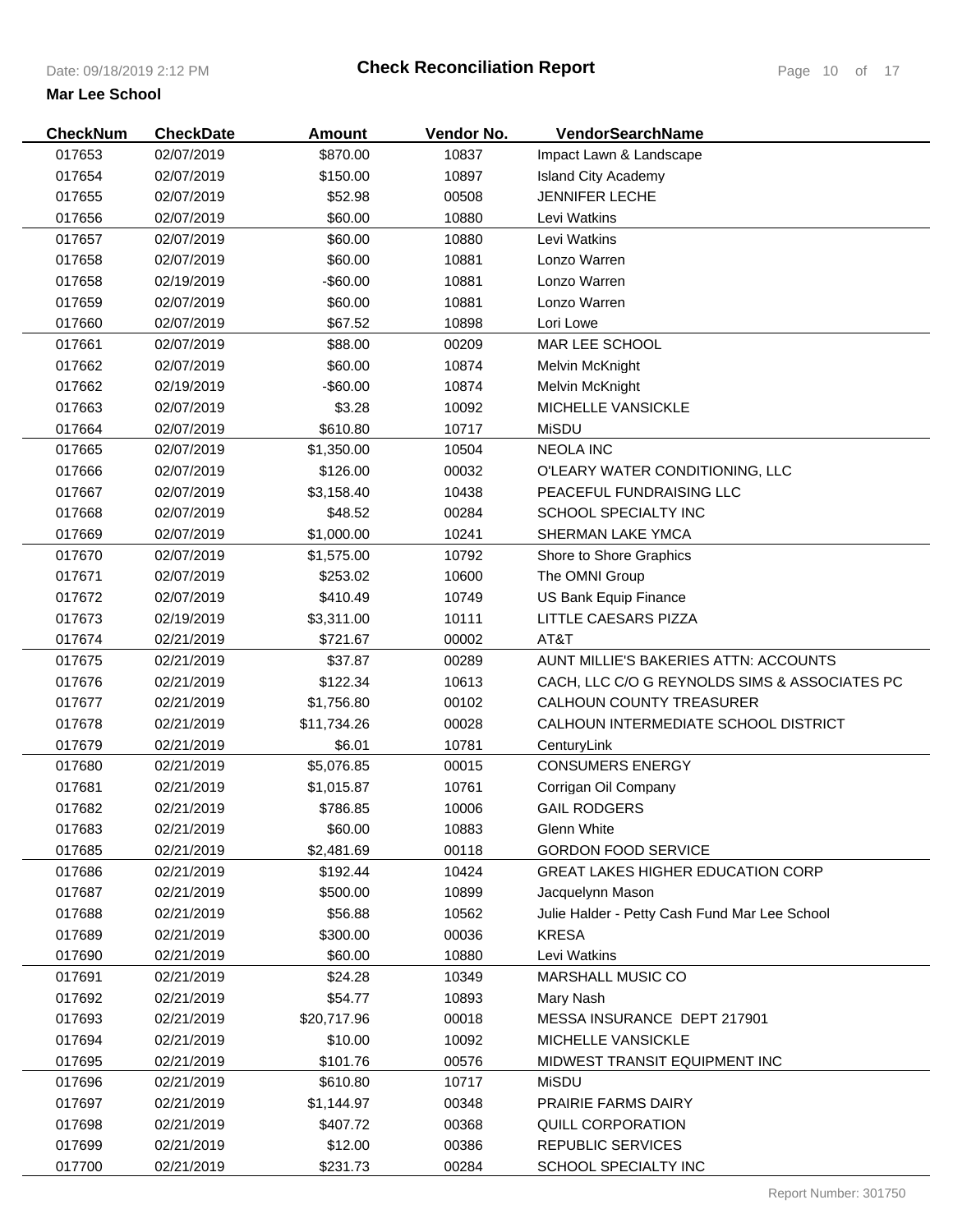| <b>CheckNum</b> | <b>CheckDate</b> | Amount      | Vendor No. | <b>VendorSearchName</b>                       |
|-----------------|------------------|-------------|------------|-----------------------------------------------|
| 017701          | 02/21/2019       | \$29.52     | 10112      | <b>SHAWN BURRITT</b>                          |
| 017702          | 02/21/2019       | \$253.02    | 10600      | The OMNI Group                                |
| 017703          | 02/21/2019       | \$400.00    | 10751      | Western Michigan University                   |
| 017704          | 02/21/2019       | \$39.50     | 10900      | Woodwind & Brasswind                          |
| 017705          | 02/26/2019       | \$60.00     | 10896      | Dereck McGlothan                              |
| 017706          | 02/26/2019       | \$60.00     | 10896      | Dereck McGlothan                              |
| 017707          | 02/26/2019       | \$60.00     | 10894      | <b>Michael Cotton</b>                         |
| 017707          | 03/05/2019       | $-$ \$60.00 | 10894      | <b>Michael Cotton</b>                         |
| 017708          | 02/26/2019       | \$60.00     | 10894      | <b>Michael Cotton</b>                         |
| 017709          | 03/05/2019       | \$204.16    | 00174      | AD-VISOR & CHRONICLE J-Ad Corporation         |
| 017710          | 03/05/2019       | \$153.69    | 10768      | Amway Grand Plaza Hotel                       |
| 017711          | 03/05/2019       | \$54.09     | 00289      | AUNT MILLIE'S BAKERIES ATTN: ACCOUNTS         |
| 017712          | 03/05/2019       | \$164.49    | 10613      | CACH, LLC C/O G REYNOLDS SIMS & ASSOCIATES PC |
| 017713          | 03/05/2019       | \$150.00    | 10901      | <b>Comstock Northeast MS</b>                  |
| 017713          | 05/16/2019       | $-$150.00$  | 10901      | <b>Comstock Northeast MS</b>                  |
| 017714          | 03/05/2019       | \$607.61    | 00118      | <b>GORDON FOOD SERVICE</b>                    |
| 017715          | 03/05/2019       | \$192.44    | 10424      | <b>GREAT LAKES HIGHER EDUCATION CORP</b>      |
| 017716          | 03/05/2019       | \$26.96     | 00016      | HERMANS MARSHALL HDWE, INC                    |
| 017717          | 03/05/2019       | \$5,722.20  | 10324      | <b>HI TEC BUILDING SERVICES</b>               |
| 017718          | 03/05/2019       | \$1,635.00  | 10837      | Impact Lawn & Landscape                       |
| 017719          | 03/05/2019       | \$49.02     | 00511      | Julie Jordan                                  |
| 017720          | 03/05/2019       | \$10.00     | 10674      | Kathleen Neal                                 |
| 017721          | 03/05/2019       | \$30.65     | 10873      | Linda Coleman                                 |
| 017722          | 03/05/2019       | \$44.00     | 00209      | MAR LEE SCHOOL                                |
| 017723          | 03/05/2019       | \$610.80    | 10717      | <b>MiSDU</b>                                  |
| 017724          | 03/05/2019       | \$588.00    | 10758      | MRA                                           |
| 017725          | 03/05/2019       | \$56.00     | 00032      | O'LEARY WATER CONDITIONING, LLC               |
| 017726          | 03/05/2019       | \$822.25    | 00034      | POMP'S TIRE SERVICE INC.                      |
| 017727          | 03/05/2019       | \$107.40    | 10139      | REBECCA ZONA                                  |
| 017728          | 03/05/2019       | \$16.00     | 00307      | SCHOLASTIC READING CLUB                       |
| 017729          | 03/05/2019       | \$9.90      | 10138      | <b>STACY TUCKER</b>                           |
| 017730          | 03/05/2019       | \$253.02    | 10600      | The OMNI Group                                |
| 017731          | 03/05/2019       | \$410.49    | 10749      | US Bank Equip Finance                         |
| 017732          | 03/12/2019       | \$150.00    | 00508      | <b>JENNIFER LECHE</b>                         |
| 017733          | 03/12/2019       | \$50.00     | 10562      | Julie Halder - Petty Cash Fund Mar Lee School |
| 017734          | 03/12/2019       | \$5,323.15  | 00500      | RENAISSANCE LEARNING, INC                     |
| 017735          | 03/12/2019       | \$244.91    | 10112      | <b>SHAWN BURRITT</b>                          |
| 017736          | 03/19/2019       | \$711.05    | 00002      | AT&T                                          |
| 017737          | 03/19/2019       | \$87.70     | 00289      | AUNT MILLIE'S BAKERIES ATTN: ACCOUNTS         |
| 017738          | 03/19/2019       | \$93.24     | 10846      | <b>Brooke Viele</b>                           |
| 017739          | 03/19/2019       | \$5.24      | 10781      | CenturyLink                                   |
| 017740          | 03/19/2019       | \$315.00    | 10800      | <b>Cereal City Science</b>                    |
| 017741          | 03/19/2019       | \$33.16     | 00015      | <b>CONSUMERS ENERGY</b>                       |
| 017742          | 03/19/2019       | \$1,213.42  | 10761      | Corrigan Oil Company                          |
| 017743          | 03/19/2019       | \$294.00    | 00014      | D & D MAINTENANCE SUPP                        |
| 017744          | 03/19/2019       | \$45.53     | 10250      | DARLING ACE HARDWARE                          |
| 017745          | 03/19/2019       | \$1,079.32  | 00118      | <b>GORDON FOOD SERVICE</b>                    |
| 017746          | 03/19/2019       | \$500.00    | 10676      | Huntington National Bank                      |
| 017747          | 03/19/2019       | \$20.00     | 00508      | JENNIFER LECHE                                |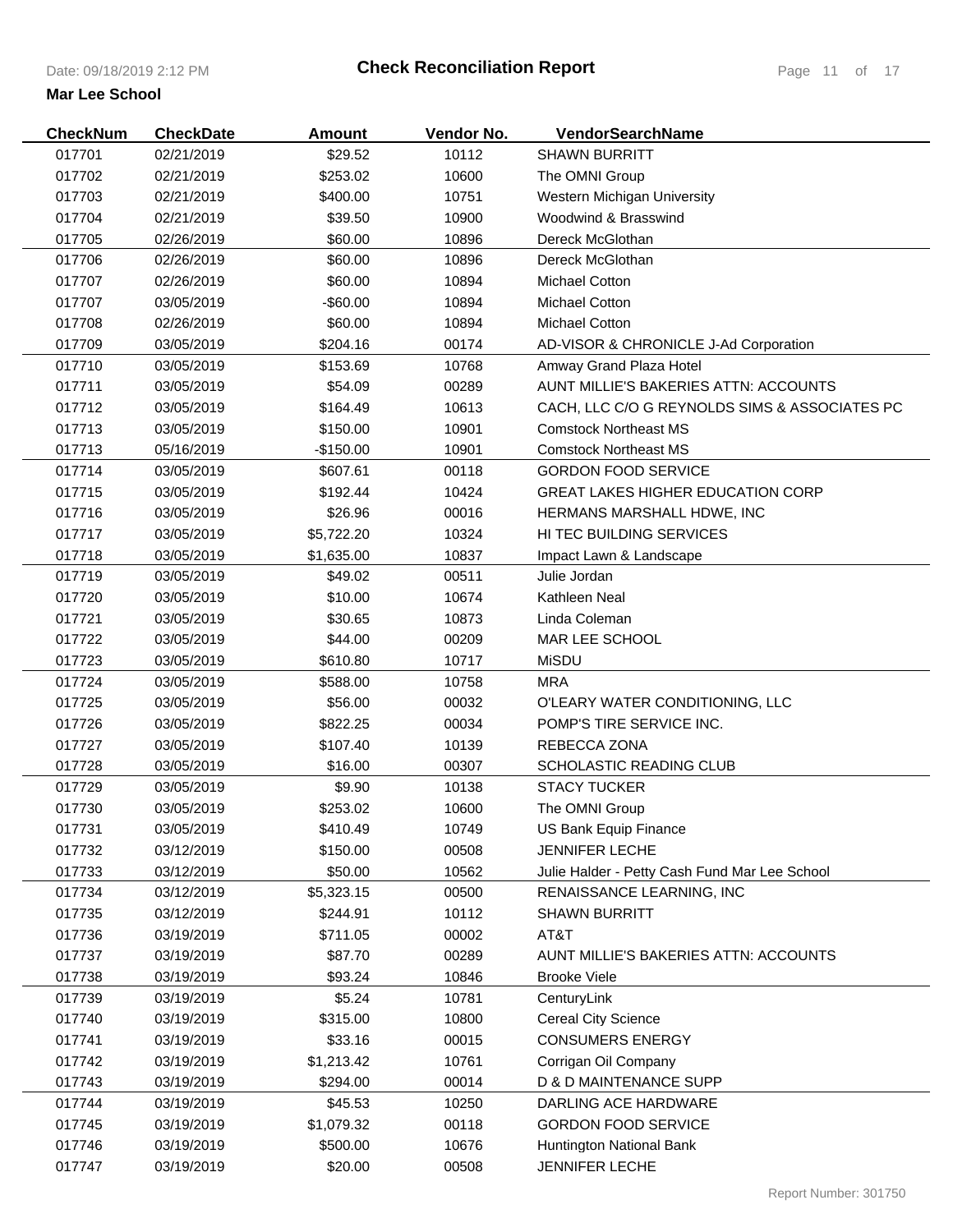| <b>CheckNum</b> | <b>CheckDate</b> | <b>Amount</b> | Vendor No. | VendorSearchName                              |
|-----------------|------------------|---------------|------------|-----------------------------------------------|
| 017748          | 03/19/2019       | \$1,154.49    | 10902      | <b>Johnson Controls</b>                       |
| 017749          | 03/19/2019       | \$60.00       | 10562      | Julie Halder - Petty Cash Fund Mar Lee School |
| 017750          | 03/19/2019       | \$50.00       | 00209      | MAR LEE SCHOOL                                |
| 017751          | 03/19/2019       | \$44.00       | 00209      | MAR LEE SCHOOL                                |
| 017752          | 03/19/2019       | \$20,717.96   | 00018      | MESSA INSURANCE DEPT 217901                   |
| 017753          | 03/19/2019       | \$47.03       | 10806      | <b>Michelle Parks</b>                         |
| 017754          | 03/19/2019       | \$1,383.42    | 00576      | MIDWEST TRANSIT EQUIPMENT INC                 |
| 017755          | 03/19/2019       | \$1,219.13    | 00348      | <b>PRAIRIE FARMS DAIRY</b>                    |
| 017756          | 03/19/2019       | \$53.35       | 10857      | <b>Rovin Ceramics</b>                         |
| 017757          | 03/19/2019       | \$210.00      | 00243      | SAFETY SYSTEMS INC                            |
| 017758          | 03/19/2019       | \$249.90      | 00307      | SCHOLASTIC READING CLUB                       |
| 017759          | 03/19/2019       | \$48.35       | 00284      | SCHOOL SPECIALTY INC                          |
| 017760          | 03/19/2019       | \$588.00      | 00384      | <b>SEG WORKERS COMP FUND</b>                  |
| 017761          | 03/19/2019       | \$177.72      | 10892      | Sehi Computer Products, Inc.                  |
| 017762          | 03/19/2019       | \$160.90      | 10112      | <b>SHAWN BURRITT</b>                          |
| 017763          | 03/19/2019       | \$16.80       | 10138      | <b>STACY TUCKER</b>                           |
| 017764          | 03/26/2019       | \$115.93      | 10613      | CACH, LLC C/O G REYNOLDS SIMS & ASSOCIATES PC |
| 017765          | 03/26/2019       | \$1,800.00    | 10879      | Food Bank of South Central Michigan           |
| 017766          | 03/26/2019       | \$192.44      | 10424      | <b>GREAT LAKES HIGHER EDUCATION CORP</b>      |
| 017767          | 03/26/2019       | \$610.80      | 10717      | <b>MiSDU</b>                                  |
| 017768          | 03/26/2019       | \$253.02      | 10600      | The OMNI Group                                |
| 017769          | 04/04/2019       | \$15.75       | 10843      | Alexandrea Flanders                           |
| 017770          | 04/04/2019       | \$50.00       | 10262      | ANNAMAY KISSINGER                             |
| 017771          | 04/04/2019       | \$56.45       | 00289      | AUNT MILLIE'S BAKERIES ATTN: ACCOUNTS         |
| 017772          | 04/04/2019       | \$168.46      | 10613      | CACH, LLC C/O G REYNOLDS SIMS & ASSOCIATES PC |
| 017773          | 04/04/2019       | \$4,234.78    | 00015      | <b>CONSUMERS ENERGY</b>                       |
| 017774          | 04/04/2019       | \$1,043.17    | 10761      | Corrigan Oil Company                          |
| 017775          | 04/04/2019       | \$25.00       | 10903      | Darcina Porter                                |
| 017775          | 04/09/2019       | $-$25.00$     | 10903      | Darcina Porter                                |
| 017776          | 04/04/2019       | \$4,500.00    | 10891      | Fleis & VandenBrink Engineering, Inc.         |
| 017777          | 04/04/2019       | \$130.00      | 10904      | <b>GLGC</b>                                   |
| 017778          | 04/04/2019       | \$704.13      | 00118      | <b>GORDON FOOD SERVICE</b>                    |
| 017779          | 04/04/2019       | \$192.44      | 10424      | <b>GREAT LAKES HIGHER EDUCATION CORP</b>      |
| 017780          | 04/04/2019       | \$80.00       | 00036      | <b>KRESA</b>                                  |
| 017781          | 04/04/2019       | \$76.73       | 10244      | <b>MENARDS Attn: Front End Manager</b>        |
| 017782          | 04/04/2019       | \$118.89      | 10716      | Michele MacInnes                              |
| 017783          | 04/04/2019       | \$34.80       | 10806      | <b>Michelle Parks</b>                         |
| 017784          | 04/04/2019       | \$610.80      | 10717      | MiSDU                                         |
| 017785          | 04/04/2019       | \$76.44       | 00380      | <b>MORNING STAR</b>                           |
| 017786          | 04/04/2019       | \$66.50       | 10453      | Pamella Crull                                 |
| 017787          | 04/04/2019       | \$1,753.30    | 00500      | RENAISSANCE LEARNING, INC                     |
| 017788          | 04/04/2019       | \$51.11       | 10654      | Sarah Cavis                                   |
| 017789          | 04/04/2019       | \$2,415.37    | 10520      | <b>Scholastic Book Fairs</b>                  |
| 017790          | 04/04/2019       | \$25.94       | 00284      | <b>SCHOOL SPECIALTY INC</b>                   |
| 017791          | 04/04/2019       | \$52.53       | 10138      | <b>STACY TUCKER</b>                           |
| 017792          | 04/04/2019       | \$155.00      | 10772      | Terminix                                      |
| 017793          | 04/04/2019       | \$253.02      | 10600      | The OMNI Group                                |
| 017794          | 04/04/2019       | \$410.49      | 10749      | US Bank Equip Finance                         |
|                 |                  |               |            |                                               |
| 017795          | 04/04/2019       | \$107.22      | 00645      | <b>WENDY THOMPSON</b>                         |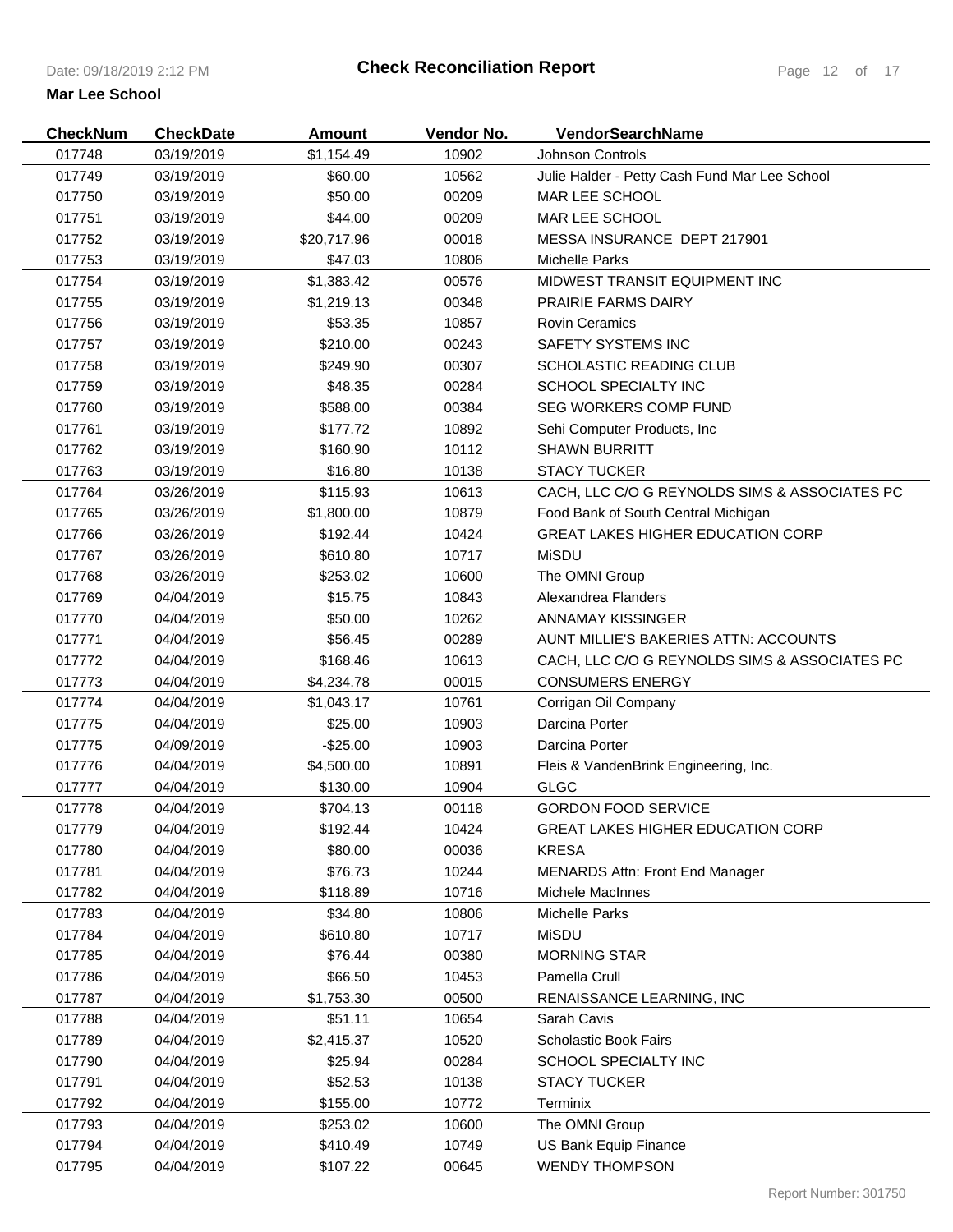| <b>CheckNum</b> | <b>CheckDate</b> | <b>Amount</b> | Vendor No. | VendorSearchName                              |
|-----------------|------------------|---------------|------------|-----------------------------------------------|
| 017796          | 04/09/2019       | \$514.96      | 00002      | AT&T                                          |
| 017797          | 04/09/2019       | \$540.00      | 00079      | CALHOUN COUNTY HEALTH DEPT                    |
| 017798          | 04/09/2019       | \$33.12       | 00015      | <b>CONSUMERS ENERGY</b>                       |
| 017799          | 04/09/2019       | \$5,722.20    | 10324      | HI TEC BUILDING SERVICES                      |
| 017800          | 04/18/2019       | \$150.24      | 00174      | AD-VISOR & CHRONICLE J-Ad Corporation         |
| 017801          | 04/18/2019       | \$194.54      | 00002      | AT&T                                          |
| 017802          | 04/18/2019       | \$28.60       | 00289      | AUNT MILLIE'S BAKERIES ATTN: ACCOUNTS         |
| 017803          | 04/18/2019       | \$1,312.00    | 00230      | <b>BINDER PARK ZOO</b>                        |
| 017804          | 04/18/2019       | \$12,729.17   | 00028      | CALHOUN INTERMEDIATE SCHOOL DISTRICT          |
| 017805          | 04/18/2019       | \$4.45        | 10781      | CenturyLink                                   |
| 017806          | 04/18/2019       | \$64.70       | 10079      | <b>CHRIS HENKE</b>                            |
| 017807          | 04/18/2019       | \$1,134.98    | 10761      | Corrigan Oil Company                          |
| 017808          | 04/18/2019       | \$418.00      | 10905      | DAT Inc                                       |
| 017809          | 04/18/2019       | \$111.11      | 10827      | Demco                                         |
| 017811          | 04/18/2019       | \$2,569.83    | 00118      | <b>GORDON FOOD SERVICE</b>                    |
| 017812          | 04/18/2019       | \$192.44      | 10424      | <b>GREAT LAKES HIGHER EDUCATION CORP</b>      |
| 017813          | 04/18/2019       | \$140.00      | 10906      | Harvester Flower Shop                         |
| 017814          | 04/18/2019       | \$152,315.00  | 10676      | Huntington National Bank                      |
| 017815          | 04/18/2019       | \$49.63       | 10562      | Julie Halder - Petty Cash Fund Mar Lee School |
| 017816          | 04/18/2019       | \$430.00      | 10907      | Katz Well Drilling Inc                        |
| 017817          | 04/18/2019       | \$110.00      | 00036      | <b>KRESA</b>                                  |
| 017818          | 04/18/2019       | \$19,109.58   | 00018      | MESSA INSURANCE DEPT 217901                   |
| 017819          | 04/18/2019       | \$34.00       | 10716      | Michele MacInnes                              |
| 017820          | 04/18/2019       | \$1,453.96    | 00671      | MICHIGAN OFFICE SOLUTIONS                     |
| 017821          | 04/18/2019       | \$1,466.33    | 00576      | MIDWEST TRANSIT EQUIPMENT INC                 |
| 017822          | 04/18/2019       | \$610.80      | 10717      | MiSDU                                         |
| 017823          | 04/18/2019       | \$2,679.00    | 10438      | PEACEFUL FUNDRAISING LLC                      |
| 017824          | 04/18/2019       | \$1,404.85    | 00348      | <b>PRAIRIE FARMS DAIRY</b>                    |
| 017825          | 04/18/2019       | \$380.70      | 10775      | <b>Precision Data Products</b>                |
| 017826          | 04/18/2019       | \$51.76       | 00284      | <b>SCHOOL SPECIALTY INC</b>                   |
| 017827          | 04/18/2019       | \$81.49       | 10316      | SECREST, WARDLE, LYNCH, HAMPTON, TRUEX &      |
| 017828          | 04/18/2019       | \$253.02      | 10600      | The OMNI Group                                |
| 017829          | 04/30/2019       | \$78.00       | 00020      | <b>STATE OF MICHIGAN</b>                      |
| 017830          | 05/02/2019       | \$11.00       | 10843      | Alexandrea Flanders                           |
| 017831          | 05/02/2019       | \$140.00      | 10908      | Andrea Sheldon                                |
| 017832          | 05/02/2019       | \$36.00       | 10909      | Ann Bagi                                      |
| 017833          | 05/02/2019       | \$95.40       | 00289      | AUNT MILLIE'S BAKERIES ATTN: ACCOUNTS         |
| 017834          | 05/02/2019       | \$11,734.26   | 00028      | CALHOUN INTERMEDIATE SCHOOL DISTRICT          |
| 017835          | 05/02/2019       | \$1,241.55    | 10800      | <b>Cereal City Science</b>                    |
| 017836          | 05/02/2019       | \$2,497.58    | 00015      | <b>CONSUMERS ENERGY</b>                       |
| 017837          | 05/02/2019       | \$1,039.24    | 10761      | Corrigan Oil Company                          |
| 017838          | 05/02/2019       | \$140.00      | 10910      | Danielle Dodge                                |
| 017839          | 05/02/2019       | \$132.00      | 10911      | Erin Herman                                   |
| 017840          | 05/02/2019       | \$1,500.00    | 10891      | Fleis & VandenBrink Engineering, Inc.         |
| 017841          | 05/02/2019       | \$981.69      | 00118      | <b>GORDON FOOD SERVICE</b>                    |
| 017842          | 05/02/2019       | \$78.00       | 10912      | Jennifer Paniccia                             |
| 017843          | 05/02/2019       | \$114.00      | 10913      | Jourdan Valentine                             |
| 017844          | 05/02/2019       | \$135.00      | 10917      | Leslie High School                            |
| 017845          | 05/02/2019       | \$44.00       | 00209      | MAR LEE SCHOOL                                |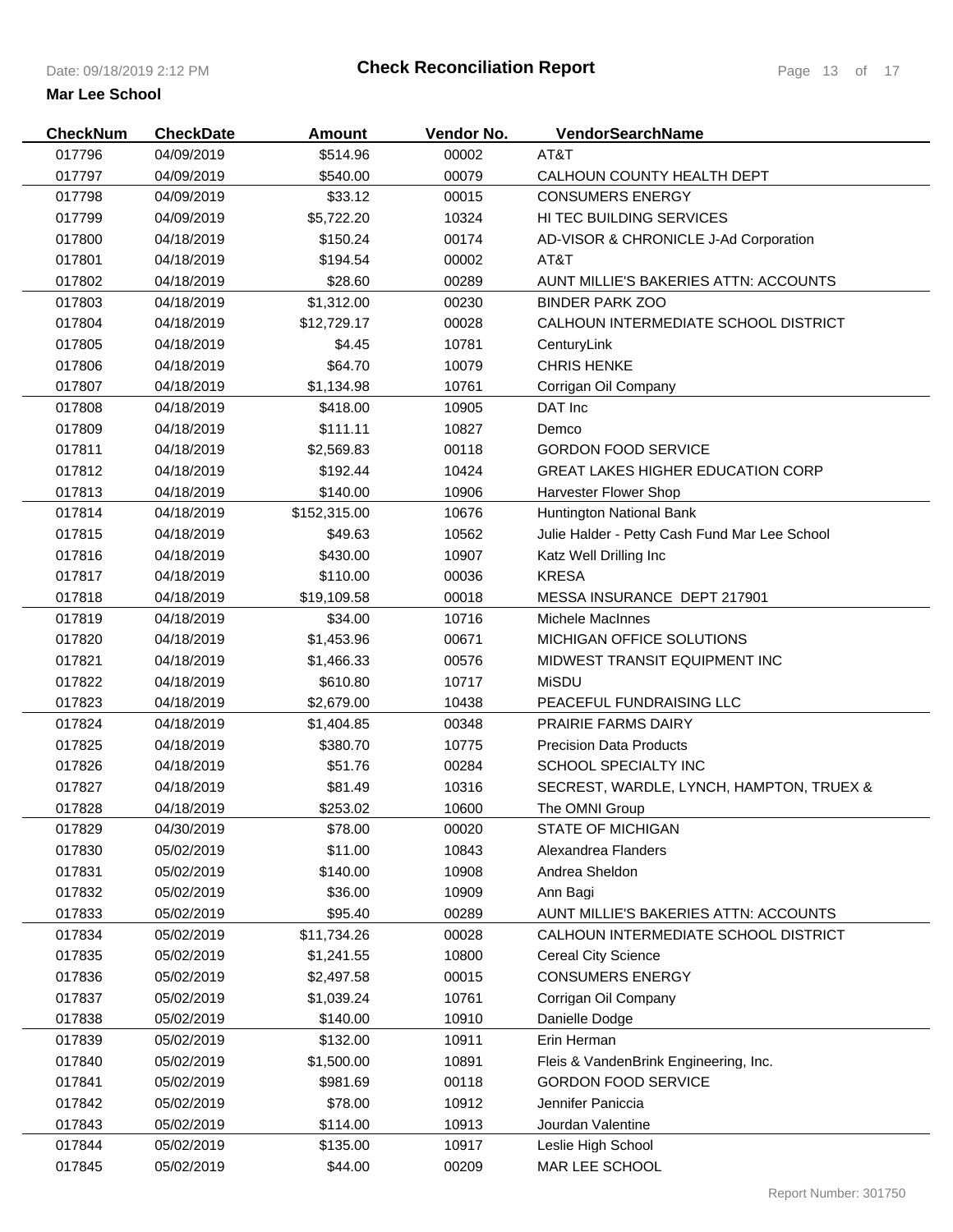| <b>CheckNum</b> | <b>CheckDate</b> | <b>Amount</b> | Vendor No. | VendorSearchName                              |
|-----------------|------------------|---------------|------------|-----------------------------------------------|
| 017846          | 05/02/2019       | \$42.00       | 10914      | Mary Richardson                               |
| 017847          | 05/02/2019       | \$97.52       | 10244      | <b>MENARDS Attn: Front End Manager</b>        |
| 017848          | 05/02/2019       | \$74.66       | 10322      | MICHEAL LECHE                                 |
| 017849          | 05/02/2019       | \$229.32      | 00380      | <b>MORNING STAR</b>                           |
| 017850          | 05/02/2019       | \$51.13       | 10453      | Pamella Crull                                 |
| 017851          | 05/02/2019       | \$112.00      | 10915      | Rachel Larder                                 |
| 017852          | 05/02/2019       | \$33.00       | 10792      | Shore to Shore Graphics                       |
| 017853          | 05/02/2019       | \$10.50       | 10138      | <b>STACY TUCKER</b>                           |
| 017854          | 05/02/2019       | \$102.00      | 10916      | Tonya Dermyer                                 |
| 017855          | 05/02/2019       | \$410.49      | 10749      | US Bank Equip Finance                         |
| 017856          | 05/07/2019       | \$772.50      | 10824      | <b>Audie's Restaurant</b>                     |
| 017857          | 05/07/2019       | \$3,052.80    | 10288      | BEST WESTERN HARBOUR POINTE LAKEFRONT         |
| 017858          | 05/07/2019       | \$168.46      | 10613      | CACH, LLC C/O G REYNOLDS SIMS & ASSOCIATES PC |
| 017859          | 05/07/2019       | \$1,896.75    | 10124      | <b>DEBRA BONNAIRE</b>                         |
| 017860          | 05/07/2019       | \$1,984.50    | 10400      | <b>GRAND HOTEL</b>                            |
| 017861          | 05/07/2019       | \$223.52      | 10424      | <b>GREAT LAKES HIGHER EDUCATION CORP</b>      |
| 017862          | 05/07/2019       | \$4,576.27    | 10324      | <b>HI TEC BUILDING SERVICES</b>               |
| 017863          | 05/07/2019       | \$610.80      | 10717      | <b>MiSDU</b>                                  |
| 017864          | 05/07/2019       | \$3,685.50    | 10289      | SHEPLER'S MACKINAC ISLAND FERRY P O BOX 250   |
| 017865          | 05/07/2019       | \$75.00       | 10818      | The Henry Ford                                |
| 017866          | 05/07/2019       | \$253.02      | 10600      | The OMNI Group                                |
| 017867          | 05/07/2019       | \$955.80      | 10825      | Village Inn of St Ignace                      |
| 017868          | 05/10/2019       | \$114.00      | 10037      | <b>SUSAN HIGGINS</b>                          |
| 017869          | 05/16/2019       | \$75.12       | 00174      | AD-VISOR & CHRONICLE J-Ad Corporation         |
| 017870          | 05/16/2019       | \$709.56      | 00002      | AT&T                                          |
| 017871          | 05/16/2019       | \$70.07       | 00289      | AUNT MILLIE'S BAKERIES ATTN: ACCOUNTS         |
| 017872          | 05/16/2019       | \$156.07      | 10613      | CACH, LLC C/O G REYNOLDS SIMS & ASSOCIATES PC |
| 017873          | 05/16/2019       | \$7.54        | 10781      | CenturyLink                                   |
| 017874          | 05/16/2019       | \$500.00      | 10918      | Christopher Osburn                            |
| 017875          | 05/16/2019       | \$33.27       | 00015      | <b>CONSUMERS ENERGY</b>                       |
| 017876          | 05/16/2019       | \$896.49      | 10761      | Corrigan Oil Company                          |
| 017877          | 05/16/2019       | \$709.15      | 10919      | Craft Photography                             |
| 017878          | 05/16/2019       | \$84.33       | 10250      | DARLING ACE HARDWARE                          |
| 017879          | 05/16/2019       | \$43.40       | 10920      | Deborah Torrey                                |
| 017881          | 05/16/2019       | \$2,197.25    | 00118      | <b>GORDON FOOD SERVICE</b>                    |
| 017882          | 05/16/2019       | \$215.41      | 10424      | <b>GREAT LAKES HIGHER EDUCATION CORP</b>      |
| 017883          | 05/16/2019       | \$130.00      | 10837      | Impact Lawn & Landscape                       |
| 017884          | 05/16/2019       | \$98.00       | 10921      | Jessica Wolf                                  |
| 017885          | 05/16/2019       | \$404.00      | 10902      | <b>Johnson Controls</b>                       |
| 017886          | 05/16/2019       | \$1,363.25    | 10118      | KALAMAZOO MECHANICAL INC                      |
| 017887          | 05/16/2019       | \$139.00      | 10349      | <b>MARSHALL MUSIC CO</b>                      |
| 017888          | 05/16/2019       | \$19,913.77   | 00018      | MESSA INSURANCE DEPT 217901                   |
| 017889          | 05/16/2019       | \$376.32      | 10922      | MidAmerica Books                              |
| 017890          | 05/16/2019       | \$6,931.56    | 00576      | MIDWEST TRANSIT EQUIPMENT INC                 |
| 017891          | 05/16/2019       | \$610.80      | 10717      | <b>MiSDU</b>                                  |
| 017892          | 05/16/2019       | \$35.00       | 00032      | O'LEARY WATER CONDITIONING, LLC               |
| 017893          | 05/16/2019       | \$1,017.48    | 00348      | <b>PRAIRIE FARMS DAIRY</b>                    |
| 017894          | 05/16/2019       | \$330.61      | 10793      | Roe-Comm Inc                                  |
| 017895          | 05/16/2019       | \$112.36      | 00307      | SCHOLASTIC READING CLUB                       |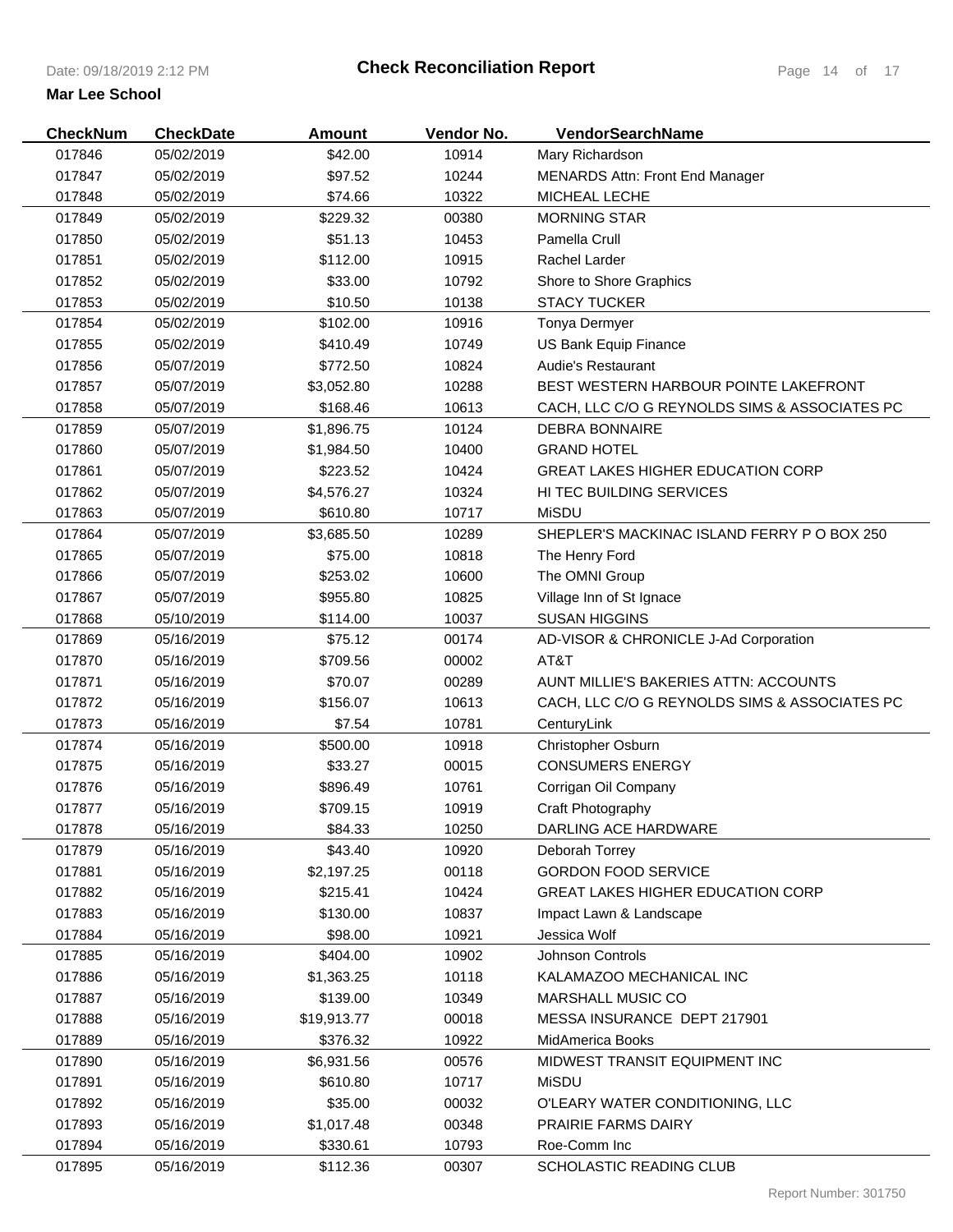| 10792<br>017896<br>05/16/2019<br>\$0.00<br>Shore to Shore Graphics<br>017897<br>05/16/2019<br>\$68.95<br>10138<br><b>STACY TUCKER</b><br>017898<br>05/16/2019<br>\$253.02<br>10600<br>The OMNI Group<br>017899<br>00046<br>THRUN LAW FIRM PC<br>05/16/2019<br>\$2,601.00<br>017900<br>00289<br>AUNT MILLIE'S BAKERIES ATTN: ACCOUNTS<br>05/30/2019<br>\$134.42<br>017901<br>10613<br>CACH, LLC C/O G REYNOLDS SIMS & ASSOCIATES PC<br>05/30/2019<br>\$154.59<br>017902<br>00015<br><b>CONSUMERS ENERGY</b><br>05/30/2019<br>\$2,231.03<br>017903<br>05/30/2019<br>\$532.71<br>10761<br>Corrigan Oil Company<br>017904<br>10250<br><b>DARLING ACE HARDWARE</b><br>05/30/2019<br>\$161.64<br>017905<br>10905<br>05/30/2019<br>\$418.00<br>DAT Inc<br>017906<br>10124<br><b>DEBRA BONNAIRE</b><br>05/30/2019<br>\$2,981.31<br>\$150.00<br>017907<br>05/30/2019<br>10923<br>Ella Sharp Museum Assn of Jackson<br>017908<br>\$727.50<br>10191<br>FOLLETT SCHOOL SOLUTIONS INC<br>05/30/2019<br>017909<br>05/30/2019<br>00118<br><b>GORDON FOOD SERVICE</b><br>\$1,154.06<br>017910<br>\$215.29<br>10424<br><b>GREAT LAKES HIGHER EDUCATION CORP</b><br>05/30/2019<br>017911<br>05/30/2019<br>\$420.00<br>10837<br>Impact Lawn & Landscape<br>017912<br>10305<br><b>INDIAN TRAILS INC Attn: Accts Payable</b><br>05/30/2019<br>\$3,698.81<br>017913<br>05/30/2019<br>10924<br>\$3,250.00<br>Mango Languages<br>017914<br>05/30/2019<br>\$8.00<br>00209<br><b>MAR LEE SCHOOL</b><br>\$44.00<br>00303<br>017915<br>05/30/2019<br>MAR LEE SCHOOL HOT LUNCH ACCOUNT<br>\$296.45<br>017916<br>05/30/2019<br>10893<br>Mary Nash<br>017917<br>MIDWEST TRANSIT EQUIPMENT INC<br>05/30/2019<br>\$836.84<br>00576<br>\$610.80<br><b>MiSDU</b><br>017918<br>05/30/2019<br>10717<br>017919<br>05/30/2019<br>\$76.56<br>10658<br>Oerther's<br>POMP'S TIRE SERVICE INC.<br>017920<br>05/30/2019<br>\$872.74<br>00034<br>017921<br>QUILL CORPORATION<br>05/30/2019<br>\$484.43<br>00368<br>ROCKNE FINLEY<br>017922<br>05/30/2019<br>\$72.45<br>10081<br>00307<br><b>SCHOLASTIC READING CLUB</b><br>017923<br>05/30/2019<br>\$130.00<br>017924<br>00284<br>SCHOOL SPECIALTY INC<br>05/30/2019<br>\$143.32<br>017925<br>10112<br><b>SHAWN BURRITT</b><br>05/30/2019<br>\$17.49<br>017926<br>\$440.00<br>10792<br>Shore to Shore Graphics<br>05/30/2019<br>05/30/2019<br>\$253.02<br>017927<br>10600<br>The OMNI Group<br>017928<br>05/30/2019<br>\$148.50<br>10925<br><b>Thompsons Brake Service</b><br>017929<br>06/04/2019<br>10927<br><b>Asphalt Solutions Plus LLC</b><br>\$23,500.00<br>HI TEC BUILDING SERVICES<br>017930<br>06/04/2019<br>\$5,722.20<br>10324<br>017931<br>10926<br>06/04/2019<br>\$1,241.22<br><b>Schuler's Restaurant</b><br>017932<br>10928<br>06/13/2019<br>\$16.10<br>Aaron Morse<br>017933<br>\$709.56<br>00002<br>AT&T<br>06/13/2019<br>017934<br>06/13/2019<br>\$239.50<br>10932<br><b>Brenda Winter</b><br>017935<br>10846<br>06/13/2019<br>\$179.00<br><b>Brooke Viele</b><br>017936<br>06/13/2019<br>\$165.47<br>10613<br>CACH, LLC C/O G REYNOLDS SIMS & ASSOCIATES PC<br>017937<br>10933<br>06/13/2019<br>\$592.00<br><b>Christina Stephens</b><br>017938<br>06/13/2019<br>\$33.36<br>00015<br><b>CONSUMERS ENERGY</b><br>017939<br>\$170.00<br>10124<br><b>DEBRA BONNAIRE</b><br>06/13/2019<br>06/13/2019<br>10221<br>ERIC DALE HEATING & A/C INC<br>017940<br>\$155.00<br>017941<br>10891<br>06/13/2019<br>\$4,500.00<br>Fleis & VandenBrink Engineering, Inc.<br>00118<br><b>GORDON FOOD SERVICE</b><br>017942<br>06/13/2019<br>\$182.96<br>017943<br>\$269.65<br>10424<br><b>GREAT LAKES HIGHER EDUCATION CORP</b><br>06/13/2019 | <b>CheckNum</b> | <b>CheckDate</b> | <b>Amount</b> | Vendor No. | VendorSearchName       |
|---------------------------------------------------------------------------------------------------------------------------------------------------------------------------------------------------------------------------------------------------------------------------------------------------------------------------------------------------------------------------------------------------------------------------------------------------------------------------------------------------------------------------------------------------------------------------------------------------------------------------------------------------------------------------------------------------------------------------------------------------------------------------------------------------------------------------------------------------------------------------------------------------------------------------------------------------------------------------------------------------------------------------------------------------------------------------------------------------------------------------------------------------------------------------------------------------------------------------------------------------------------------------------------------------------------------------------------------------------------------------------------------------------------------------------------------------------------------------------------------------------------------------------------------------------------------------------------------------------------------------------------------------------------------------------------------------------------------------------------------------------------------------------------------------------------------------------------------------------------------------------------------------------------------------------------------------------------------------------------------------------------------------------------------------------------------------------------------------------------------------------------------------------------------------------------------------------------------------------------------------------------------------------------------------------------------------------------------------------------------------------------------------------------------------------------------------------------------------------------------------------------------------------------------------------------------------------------------------------------------------------------------------------------------------------------------------------------------------------------------------------------------------------------------------------------------------------------------------------------------------------------------------------------------------------------------------------------------------------------------------------------------------------------------------------------------------------------------------------------------------------------------------------------------------------------------------------------------------------------------------------------------------------------------------------------------------------------------------------------------------------------------------------------------------------------------------------------------------------------------------------------------------------------------------------------------------------------------------------------------------------------------------|-----------------|------------------|---------------|------------|------------------------|
|                                                                                                                                                                                                                                                                                                                                                                                                                                                                                                                                                                                                                                                                                                                                                                                                                                                                                                                                                                                                                                                                                                                                                                                                                                                                                                                                                                                                                                                                                                                                                                                                                                                                                                                                                                                                                                                                                                                                                                                                                                                                                                                                                                                                                                                                                                                                                                                                                                                                                                                                                                                                                                                                                                                                                                                                                                                                                                                                                                                                                                                                                                                                                                                                                                                                                                                                                                                                                                                                                                                                                                                                                                                   |                 |                  |               |            |                        |
|                                                                                                                                                                                                                                                                                                                                                                                                                                                                                                                                                                                                                                                                                                                                                                                                                                                                                                                                                                                                                                                                                                                                                                                                                                                                                                                                                                                                                                                                                                                                                                                                                                                                                                                                                                                                                                                                                                                                                                                                                                                                                                                                                                                                                                                                                                                                                                                                                                                                                                                                                                                                                                                                                                                                                                                                                                                                                                                                                                                                                                                                                                                                                                                                                                                                                                                                                                                                                                                                                                                                                                                                                                                   |                 |                  |               |            |                        |
|                                                                                                                                                                                                                                                                                                                                                                                                                                                                                                                                                                                                                                                                                                                                                                                                                                                                                                                                                                                                                                                                                                                                                                                                                                                                                                                                                                                                                                                                                                                                                                                                                                                                                                                                                                                                                                                                                                                                                                                                                                                                                                                                                                                                                                                                                                                                                                                                                                                                                                                                                                                                                                                                                                                                                                                                                                                                                                                                                                                                                                                                                                                                                                                                                                                                                                                                                                                                                                                                                                                                                                                                                                                   |                 |                  |               |            |                        |
|                                                                                                                                                                                                                                                                                                                                                                                                                                                                                                                                                                                                                                                                                                                                                                                                                                                                                                                                                                                                                                                                                                                                                                                                                                                                                                                                                                                                                                                                                                                                                                                                                                                                                                                                                                                                                                                                                                                                                                                                                                                                                                                                                                                                                                                                                                                                                                                                                                                                                                                                                                                                                                                                                                                                                                                                                                                                                                                                                                                                                                                                                                                                                                                                                                                                                                                                                                                                                                                                                                                                                                                                                                                   |                 |                  |               |            |                        |
|                                                                                                                                                                                                                                                                                                                                                                                                                                                                                                                                                                                                                                                                                                                                                                                                                                                                                                                                                                                                                                                                                                                                                                                                                                                                                                                                                                                                                                                                                                                                                                                                                                                                                                                                                                                                                                                                                                                                                                                                                                                                                                                                                                                                                                                                                                                                                                                                                                                                                                                                                                                                                                                                                                                                                                                                                                                                                                                                                                                                                                                                                                                                                                                                                                                                                                                                                                                                                                                                                                                                                                                                                                                   |                 |                  |               |            |                        |
|                                                                                                                                                                                                                                                                                                                                                                                                                                                                                                                                                                                                                                                                                                                                                                                                                                                                                                                                                                                                                                                                                                                                                                                                                                                                                                                                                                                                                                                                                                                                                                                                                                                                                                                                                                                                                                                                                                                                                                                                                                                                                                                                                                                                                                                                                                                                                                                                                                                                                                                                                                                                                                                                                                                                                                                                                                                                                                                                                                                                                                                                                                                                                                                                                                                                                                                                                                                                                                                                                                                                                                                                                                                   |                 |                  |               |            |                        |
|                                                                                                                                                                                                                                                                                                                                                                                                                                                                                                                                                                                                                                                                                                                                                                                                                                                                                                                                                                                                                                                                                                                                                                                                                                                                                                                                                                                                                                                                                                                                                                                                                                                                                                                                                                                                                                                                                                                                                                                                                                                                                                                                                                                                                                                                                                                                                                                                                                                                                                                                                                                                                                                                                                                                                                                                                                                                                                                                                                                                                                                                                                                                                                                                                                                                                                                                                                                                                                                                                                                                                                                                                                                   |                 |                  |               |            |                        |
|                                                                                                                                                                                                                                                                                                                                                                                                                                                                                                                                                                                                                                                                                                                                                                                                                                                                                                                                                                                                                                                                                                                                                                                                                                                                                                                                                                                                                                                                                                                                                                                                                                                                                                                                                                                                                                                                                                                                                                                                                                                                                                                                                                                                                                                                                                                                                                                                                                                                                                                                                                                                                                                                                                                                                                                                                                                                                                                                                                                                                                                                                                                                                                                                                                                                                                                                                                                                                                                                                                                                                                                                                                                   |                 |                  |               |            |                        |
|                                                                                                                                                                                                                                                                                                                                                                                                                                                                                                                                                                                                                                                                                                                                                                                                                                                                                                                                                                                                                                                                                                                                                                                                                                                                                                                                                                                                                                                                                                                                                                                                                                                                                                                                                                                                                                                                                                                                                                                                                                                                                                                                                                                                                                                                                                                                                                                                                                                                                                                                                                                                                                                                                                                                                                                                                                                                                                                                                                                                                                                                                                                                                                                                                                                                                                                                                                                                                                                                                                                                                                                                                                                   |                 |                  |               |            |                        |
|                                                                                                                                                                                                                                                                                                                                                                                                                                                                                                                                                                                                                                                                                                                                                                                                                                                                                                                                                                                                                                                                                                                                                                                                                                                                                                                                                                                                                                                                                                                                                                                                                                                                                                                                                                                                                                                                                                                                                                                                                                                                                                                                                                                                                                                                                                                                                                                                                                                                                                                                                                                                                                                                                                                                                                                                                                                                                                                                                                                                                                                                                                                                                                                                                                                                                                                                                                                                                                                                                                                                                                                                                                                   |                 |                  |               |            |                        |
|                                                                                                                                                                                                                                                                                                                                                                                                                                                                                                                                                                                                                                                                                                                                                                                                                                                                                                                                                                                                                                                                                                                                                                                                                                                                                                                                                                                                                                                                                                                                                                                                                                                                                                                                                                                                                                                                                                                                                                                                                                                                                                                                                                                                                                                                                                                                                                                                                                                                                                                                                                                                                                                                                                                                                                                                                                                                                                                                                                                                                                                                                                                                                                                                                                                                                                                                                                                                                                                                                                                                                                                                                                                   |                 |                  |               |            |                        |
|                                                                                                                                                                                                                                                                                                                                                                                                                                                                                                                                                                                                                                                                                                                                                                                                                                                                                                                                                                                                                                                                                                                                                                                                                                                                                                                                                                                                                                                                                                                                                                                                                                                                                                                                                                                                                                                                                                                                                                                                                                                                                                                                                                                                                                                                                                                                                                                                                                                                                                                                                                                                                                                                                                                                                                                                                                                                                                                                                                                                                                                                                                                                                                                                                                                                                                                                                                                                                                                                                                                                                                                                                                                   |                 |                  |               |            |                        |
|                                                                                                                                                                                                                                                                                                                                                                                                                                                                                                                                                                                                                                                                                                                                                                                                                                                                                                                                                                                                                                                                                                                                                                                                                                                                                                                                                                                                                                                                                                                                                                                                                                                                                                                                                                                                                                                                                                                                                                                                                                                                                                                                                                                                                                                                                                                                                                                                                                                                                                                                                                                                                                                                                                                                                                                                                                                                                                                                                                                                                                                                                                                                                                                                                                                                                                                                                                                                                                                                                                                                                                                                                                                   |                 |                  |               |            |                        |
|                                                                                                                                                                                                                                                                                                                                                                                                                                                                                                                                                                                                                                                                                                                                                                                                                                                                                                                                                                                                                                                                                                                                                                                                                                                                                                                                                                                                                                                                                                                                                                                                                                                                                                                                                                                                                                                                                                                                                                                                                                                                                                                                                                                                                                                                                                                                                                                                                                                                                                                                                                                                                                                                                                                                                                                                                                                                                                                                                                                                                                                                                                                                                                                                                                                                                                                                                                                                                                                                                                                                                                                                                                                   |                 |                  |               |            |                        |
|                                                                                                                                                                                                                                                                                                                                                                                                                                                                                                                                                                                                                                                                                                                                                                                                                                                                                                                                                                                                                                                                                                                                                                                                                                                                                                                                                                                                                                                                                                                                                                                                                                                                                                                                                                                                                                                                                                                                                                                                                                                                                                                                                                                                                                                                                                                                                                                                                                                                                                                                                                                                                                                                                                                                                                                                                                                                                                                                                                                                                                                                                                                                                                                                                                                                                                                                                                                                                                                                                                                                                                                                                                                   |                 |                  |               |            |                        |
|                                                                                                                                                                                                                                                                                                                                                                                                                                                                                                                                                                                                                                                                                                                                                                                                                                                                                                                                                                                                                                                                                                                                                                                                                                                                                                                                                                                                                                                                                                                                                                                                                                                                                                                                                                                                                                                                                                                                                                                                                                                                                                                                                                                                                                                                                                                                                                                                                                                                                                                                                                                                                                                                                                                                                                                                                                                                                                                                                                                                                                                                                                                                                                                                                                                                                                                                                                                                                                                                                                                                                                                                                                                   |                 |                  |               |            |                        |
|                                                                                                                                                                                                                                                                                                                                                                                                                                                                                                                                                                                                                                                                                                                                                                                                                                                                                                                                                                                                                                                                                                                                                                                                                                                                                                                                                                                                                                                                                                                                                                                                                                                                                                                                                                                                                                                                                                                                                                                                                                                                                                                                                                                                                                                                                                                                                                                                                                                                                                                                                                                                                                                                                                                                                                                                                                                                                                                                                                                                                                                                                                                                                                                                                                                                                                                                                                                                                                                                                                                                                                                                                                                   |                 |                  |               |            |                        |
|                                                                                                                                                                                                                                                                                                                                                                                                                                                                                                                                                                                                                                                                                                                                                                                                                                                                                                                                                                                                                                                                                                                                                                                                                                                                                                                                                                                                                                                                                                                                                                                                                                                                                                                                                                                                                                                                                                                                                                                                                                                                                                                                                                                                                                                                                                                                                                                                                                                                                                                                                                                                                                                                                                                                                                                                                                                                                                                                                                                                                                                                                                                                                                                                                                                                                                                                                                                                                                                                                                                                                                                                                                                   |                 |                  |               |            |                        |
|                                                                                                                                                                                                                                                                                                                                                                                                                                                                                                                                                                                                                                                                                                                                                                                                                                                                                                                                                                                                                                                                                                                                                                                                                                                                                                                                                                                                                                                                                                                                                                                                                                                                                                                                                                                                                                                                                                                                                                                                                                                                                                                                                                                                                                                                                                                                                                                                                                                                                                                                                                                                                                                                                                                                                                                                                                                                                                                                                                                                                                                                                                                                                                                                                                                                                                                                                                                                                                                                                                                                                                                                                                                   |                 |                  |               |            |                        |
|                                                                                                                                                                                                                                                                                                                                                                                                                                                                                                                                                                                                                                                                                                                                                                                                                                                                                                                                                                                                                                                                                                                                                                                                                                                                                                                                                                                                                                                                                                                                                                                                                                                                                                                                                                                                                                                                                                                                                                                                                                                                                                                                                                                                                                                                                                                                                                                                                                                                                                                                                                                                                                                                                                                                                                                                                                                                                                                                                                                                                                                                                                                                                                                                                                                                                                                                                                                                                                                                                                                                                                                                                                                   |                 |                  |               |            |                        |
|                                                                                                                                                                                                                                                                                                                                                                                                                                                                                                                                                                                                                                                                                                                                                                                                                                                                                                                                                                                                                                                                                                                                                                                                                                                                                                                                                                                                                                                                                                                                                                                                                                                                                                                                                                                                                                                                                                                                                                                                                                                                                                                                                                                                                                                                                                                                                                                                                                                                                                                                                                                                                                                                                                                                                                                                                                                                                                                                                                                                                                                                                                                                                                                                                                                                                                                                                                                                                                                                                                                                                                                                                                                   |                 |                  |               |            |                        |
|                                                                                                                                                                                                                                                                                                                                                                                                                                                                                                                                                                                                                                                                                                                                                                                                                                                                                                                                                                                                                                                                                                                                                                                                                                                                                                                                                                                                                                                                                                                                                                                                                                                                                                                                                                                                                                                                                                                                                                                                                                                                                                                                                                                                                                                                                                                                                                                                                                                                                                                                                                                                                                                                                                                                                                                                                                                                                                                                                                                                                                                                                                                                                                                                                                                                                                                                                                                                                                                                                                                                                                                                                                                   |                 |                  |               |            |                        |
|                                                                                                                                                                                                                                                                                                                                                                                                                                                                                                                                                                                                                                                                                                                                                                                                                                                                                                                                                                                                                                                                                                                                                                                                                                                                                                                                                                                                                                                                                                                                                                                                                                                                                                                                                                                                                                                                                                                                                                                                                                                                                                                                                                                                                                                                                                                                                                                                                                                                                                                                                                                                                                                                                                                                                                                                                                                                                                                                                                                                                                                                                                                                                                                                                                                                                                                                                                                                                                                                                                                                                                                                                                                   |                 |                  |               |            |                        |
|                                                                                                                                                                                                                                                                                                                                                                                                                                                                                                                                                                                                                                                                                                                                                                                                                                                                                                                                                                                                                                                                                                                                                                                                                                                                                                                                                                                                                                                                                                                                                                                                                                                                                                                                                                                                                                                                                                                                                                                                                                                                                                                                                                                                                                                                                                                                                                                                                                                                                                                                                                                                                                                                                                                                                                                                                                                                                                                                                                                                                                                                                                                                                                                                                                                                                                                                                                                                                                                                                                                                                                                                                                                   |                 |                  |               |            |                        |
|                                                                                                                                                                                                                                                                                                                                                                                                                                                                                                                                                                                                                                                                                                                                                                                                                                                                                                                                                                                                                                                                                                                                                                                                                                                                                                                                                                                                                                                                                                                                                                                                                                                                                                                                                                                                                                                                                                                                                                                                                                                                                                                                                                                                                                                                                                                                                                                                                                                                                                                                                                                                                                                                                                                                                                                                                                                                                                                                                                                                                                                                                                                                                                                                                                                                                                                                                                                                                                                                                                                                                                                                                                                   |                 |                  |               |            |                        |
|                                                                                                                                                                                                                                                                                                                                                                                                                                                                                                                                                                                                                                                                                                                                                                                                                                                                                                                                                                                                                                                                                                                                                                                                                                                                                                                                                                                                                                                                                                                                                                                                                                                                                                                                                                                                                                                                                                                                                                                                                                                                                                                                                                                                                                                                                                                                                                                                                                                                                                                                                                                                                                                                                                                                                                                                                                                                                                                                                                                                                                                                                                                                                                                                                                                                                                                                                                                                                                                                                                                                                                                                                                                   |                 |                  |               |            |                        |
|                                                                                                                                                                                                                                                                                                                                                                                                                                                                                                                                                                                                                                                                                                                                                                                                                                                                                                                                                                                                                                                                                                                                                                                                                                                                                                                                                                                                                                                                                                                                                                                                                                                                                                                                                                                                                                                                                                                                                                                                                                                                                                                                                                                                                                                                                                                                                                                                                                                                                                                                                                                                                                                                                                                                                                                                                                                                                                                                                                                                                                                                                                                                                                                                                                                                                                                                                                                                                                                                                                                                                                                                                                                   |                 |                  |               |            |                        |
|                                                                                                                                                                                                                                                                                                                                                                                                                                                                                                                                                                                                                                                                                                                                                                                                                                                                                                                                                                                                                                                                                                                                                                                                                                                                                                                                                                                                                                                                                                                                                                                                                                                                                                                                                                                                                                                                                                                                                                                                                                                                                                                                                                                                                                                                                                                                                                                                                                                                                                                                                                                                                                                                                                                                                                                                                                                                                                                                                                                                                                                                                                                                                                                                                                                                                                                                                                                                                                                                                                                                                                                                                                                   |                 |                  |               |            |                        |
|                                                                                                                                                                                                                                                                                                                                                                                                                                                                                                                                                                                                                                                                                                                                                                                                                                                                                                                                                                                                                                                                                                                                                                                                                                                                                                                                                                                                                                                                                                                                                                                                                                                                                                                                                                                                                                                                                                                                                                                                                                                                                                                                                                                                                                                                                                                                                                                                                                                                                                                                                                                                                                                                                                                                                                                                                                                                                                                                                                                                                                                                                                                                                                                                                                                                                                                                                                                                                                                                                                                                                                                                                                                   |                 |                  |               |            |                        |
|                                                                                                                                                                                                                                                                                                                                                                                                                                                                                                                                                                                                                                                                                                                                                                                                                                                                                                                                                                                                                                                                                                                                                                                                                                                                                                                                                                                                                                                                                                                                                                                                                                                                                                                                                                                                                                                                                                                                                                                                                                                                                                                                                                                                                                                                                                                                                                                                                                                                                                                                                                                                                                                                                                                                                                                                                                                                                                                                                                                                                                                                                                                                                                                                                                                                                                                                                                                                                                                                                                                                                                                                                                                   |                 |                  |               |            |                        |
|                                                                                                                                                                                                                                                                                                                                                                                                                                                                                                                                                                                                                                                                                                                                                                                                                                                                                                                                                                                                                                                                                                                                                                                                                                                                                                                                                                                                                                                                                                                                                                                                                                                                                                                                                                                                                                                                                                                                                                                                                                                                                                                                                                                                                                                                                                                                                                                                                                                                                                                                                                                                                                                                                                                                                                                                                                                                                                                                                                                                                                                                                                                                                                                                                                                                                                                                                                                                                                                                                                                                                                                                                                                   |                 |                  |               |            |                        |
|                                                                                                                                                                                                                                                                                                                                                                                                                                                                                                                                                                                                                                                                                                                                                                                                                                                                                                                                                                                                                                                                                                                                                                                                                                                                                                                                                                                                                                                                                                                                                                                                                                                                                                                                                                                                                                                                                                                                                                                                                                                                                                                                                                                                                                                                                                                                                                                                                                                                                                                                                                                                                                                                                                                                                                                                                                                                                                                                                                                                                                                                                                                                                                                                                                                                                                                                                                                                                                                                                                                                                                                                                                                   |                 |                  |               |            |                        |
|                                                                                                                                                                                                                                                                                                                                                                                                                                                                                                                                                                                                                                                                                                                                                                                                                                                                                                                                                                                                                                                                                                                                                                                                                                                                                                                                                                                                                                                                                                                                                                                                                                                                                                                                                                                                                                                                                                                                                                                                                                                                                                                                                                                                                                                                                                                                                                                                                                                                                                                                                                                                                                                                                                                                                                                                                                                                                                                                                                                                                                                                                                                                                                                                                                                                                                                                                                                                                                                                                                                                                                                                                                                   |                 |                  |               |            |                        |
|                                                                                                                                                                                                                                                                                                                                                                                                                                                                                                                                                                                                                                                                                                                                                                                                                                                                                                                                                                                                                                                                                                                                                                                                                                                                                                                                                                                                                                                                                                                                                                                                                                                                                                                                                                                                                                                                                                                                                                                                                                                                                                                                                                                                                                                                                                                                                                                                                                                                                                                                                                                                                                                                                                                                                                                                                                                                                                                                                                                                                                                                                                                                                                                                                                                                                                                                                                                                                                                                                                                                                                                                                                                   |                 |                  |               |            |                        |
|                                                                                                                                                                                                                                                                                                                                                                                                                                                                                                                                                                                                                                                                                                                                                                                                                                                                                                                                                                                                                                                                                                                                                                                                                                                                                                                                                                                                                                                                                                                                                                                                                                                                                                                                                                                                                                                                                                                                                                                                                                                                                                                                                                                                                                                                                                                                                                                                                                                                                                                                                                                                                                                                                                                                                                                                                                                                                                                                                                                                                                                                                                                                                                                                                                                                                                                                                                                                                                                                                                                                                                                                                                                   |                 |                  |               |            |                        |
|                                                                                                                                                                                                                                                                                                                                                                                                                                                                                                                                                                                                                                                                                                                                                                                                                                                                                                                                                                                                                                                                                                                                                                                                                                                                                                                                                                                                                                                                                                                                                                                                                                                                                                                                                                                                                                                                                                                                                                                                                                                                                                                                                                                                                                                                                                                                                                                                                                                                                                                                                                                                                                                                                                                                                                                                                                                                                                                                                                                                                                                                                                                                                                                                                                                                                                                                                                                                                                                                                                                                                                                                                                                   |                 |                  |               |            |                        |
|                                                                                                                                                                                                                                                                                                                                                                                                                                                                                                                                                                                                                                                                                                                                                                                                                                                                                                                                                                                                                                                                                                                                                                                                                                                                                                                                                                                                                                                                                                                                                                                                                                                                                                                                                                                                                                                                                                                                                                                                                                                                                                                                                                                                                                                                                                                                                                                                                                                                                                                                                                                                                                                                                                                                                                                                                                                                                                                                                                                                                                                                                                                                                                                                                                                                                                                                                                                                                                                                                                                                                                                                                                                   |                 |                  |               |            |                        |
|                                                                                                                                                                                                                                                                                                                                                                                                                                                                                                                                                                                                                                                                                                                                                                                                                                                                                                                                                                                                                                                                                                                                                                                                                                                                                                                                                                                                                                                                                                                                                                                                                                                                                                                                                                                                                                                                                                                                                                                                                                                                                                                                                                                                                                                                                                                                                                                                                                                                                                                                                                                                                                                                                                                                                                                                                                                                                                                                                                                                                                                                                                                                                                                                                                                                                                                                                                                                                                                                                                                                                                                                                                                   |                 |                  |               |            |                        |
|                                                                                                                                                                                                                                                                                                                                                                                                                                                                                                                                                                                                                                                                                                                                                                                                                                                                                                                                                                                                                                                                                                                                                                                                                                                                                                                                                                                                                                                                                                                                                                                                                                                                                                                                                                                                                                                                                                                                                                                                                                                                                                                                                                                                                                                                                                                                                                                                                                                                                                                                                                                                                                                                                                                                                                                                                                                                                                                                                                                                                                                                                                                                                                                                                                                                                                                                                                                                                                                                                                                                                                                                                                                   |                 |                  |               |            |                        |
|                                                                                                                                                                                                                                                                                                                                                                                                                                                                                                                                                                                                                                                                                                                                                                                                                                                                                                                                                                                                                                                                                                                                                                                                                                                                                                                                                                                                                                                                                                                                                                                                                                                                                                                                                                                                                                                                                                                                                                                                                                                                                                                                                                                                                                                                                                                                                                                                                                                                                                                                                                                                                                                                                                                                                                                                                                                                                                                                                                                                                                                                                                                                                                                                                                                                                                                                                                                                                                                                                                                                                                                                                                                   |                 |                  |               |            |                        |
|                                                                                                                                                                                                                                                                                                                                                                                                                                                                                                                                                                                                                                                                                                                                                                                                                                                                                                                                                                                                                                                                                                                                                                                                                                                                                                                                                                                                                                                                                                                                                                                                                                                                                                                                                                                                                                                                                                                                                                                                                                                                                                                                                                                                                                                                                                                                                                                                                                                                                                                                                                                                                                                                                                                                                                                                                                                                                                                                                                                                                                                                                                                                                                                                                                                                                                                                                                                                                                                                                                                                                                                                                                                   |                 |                  |               |            |                        |
|                                                                                                                                                                                                                                                                                                                                                                                                                                                                                                                                                                                                                                                                                                                                                                                                                                                                                                                                                                                                                                                                                                                                                                                                                                                                                                                                                                                                                                                                                                                                                                                                                                                                                                                                                                                                                                                                                                                                                                                                                                                                                                                                                                                                                                                                                                                                                                                                                                                                                                                                                                                                                                                                                                                                                                                                                                                                                                                                                                                                                                                                                                                                                                                                                                                                                                                                                                                                                                                                                                                                                                                                                                                   |                 |                  |               |            |                        |
|                                                                                                                                                                                                                                                                                                                                                                                                                                                                                                                                                                                                                                                                                                                                                                                                                                                                                                                                                                                                                                                                                                                                                                                                                                                                                                                                                                                                                                                                                                                                                                                                                                                                                                                                                                                                                                                                                                                                                                                                                                                                                                                                                                                                                                                                                                                                                                                                                                                                                                                                                                                                                                                                                                                                                                                                                                                                                                                                                                                                                                                                                                                                                                                                                                                                                                                                                                                                                                                                                                                                                                                                                                                   |                 |                  |               |            |                        |
|                                                                                                                                                                                                                                                                                                                                                                                                                                                                                                                                                                                                                                                                                                                                                                                                                                                                                                                                                                                                                                                                                                                                                                                                                                                                                                                                                                                                                                                                                                                                                                                                                                                                                                                                                                                                                                                                                                                                                                                                                                                                                                                                                                                                                                                                                                                                                                                                                                                                                                                                                                                                                                                                                                                                                                                                                                                                                                                                                                                                                                                                                                                                                                                                                                                                                                                                                                                                                                                                                                                                                                                                                                                   |                 |                  |               |            |                        |
|                                                                                                                                                                                                                                                                                                                                                                                                                                                                                                                                                                                                                                                                                                                                                                                                                                                                                                                                                                                                                                                                                                                                                                                                                                                                                                                                                                                                                                                                                                                                                                                                                                                                                                                                                                                                                                                                                                                                                                                                                                                                                                                                                                                                                                                                                                                                                                                                                                                                                                                                                                                                                                                                                                                                                                                                                                                                                                                                                                                                                                                                                                                                                                                                                                                                                                                                                                                                                                                                                                                                                                                                                                                   |                 |                  |               |            |                        |
|                                                                                                                                                                                                                                                                                                                                                                                                                                                                                                                                                                                                                                                                                                                                                                                                                                                                                                                                                                                                                                                                                                                                                                                                                                                                                                                                                                                                                                                                                                                                                                                                                                                                                                                                                                                                                                                                                                                                                                                                                                                                                                                                                                                                                                                                                                                                                                                                                                                                                                                                                                                                                                                                                                                                                                                                                                                                                                                                                                                                                                                                                                                                                                                                                                                                                                                                                                                                                                                                                                                                                                                                                                                   |                 |                  |               |            |                        |
|                                                                                                                                                                                                                                                                                                                                                                                                                                                                                                                                                                                                                                                                                                                                                                                                                                                                                                                                                                                                                                                                                                                                                                                                                                                                                                                                                                                                                                                                                                                                                                                                                                                                                                                                                                                                                                                                                                                                                                                                                                                                                                                                                                                                                                                                                                                                                                                                                                                                                                                                                                                                                                                                                                                                                                                                                                                                                                                                                                                                                                                                                                                                                                                                                                                                                                                                                                                                                                                                                                                                                                                                                                                   |                 |                  |               |            |                        |
|                                                                                                                                                                                                                                                                                                                                                                                                                                                                                                                                                                                                                                                                                                                                                                                                                                                                                                                                                                                                                                                                                                                                                                                                                                                                                                                                                                                                                                                                                                                                                                                                                                                                                                                                                                                                                                                                                                                                                                                                                                                                                                                                                                                                                                                                                                                                                                                                                                                                                                                                                                                                                                                                                                                                                                                                                                                                                                                                                                                                                                                                                                                                                                                                                                                                                                                                                                                                                                                                                                                                                                                                                                                   |                 |                  |               |            |                        |
|                                                                                                                                                                                                                                                                                                                                                                                                                                                                                                                                                                                                                                                                                                                                                                                                                                                                                                                                                                                                                                                                                                                                                                                                                                                                                                                                                                                                                                                                                                                                                                                                                                                                                                                                                                                                                                                                                                                                                                                                                                                                                                                                                                                                                                                                                                                                                                                                                                                                                                                                                                                                                                                                                                                                                                                                                                                                                                                                                                                                                                                                                                                                                                                                                                                                                                                                                                                                                                                                                                                                                                                                                                                   | 017944          | 06/13/2019       | \$5,200.00    | 10798      | <b>Great Minds LLC</b> |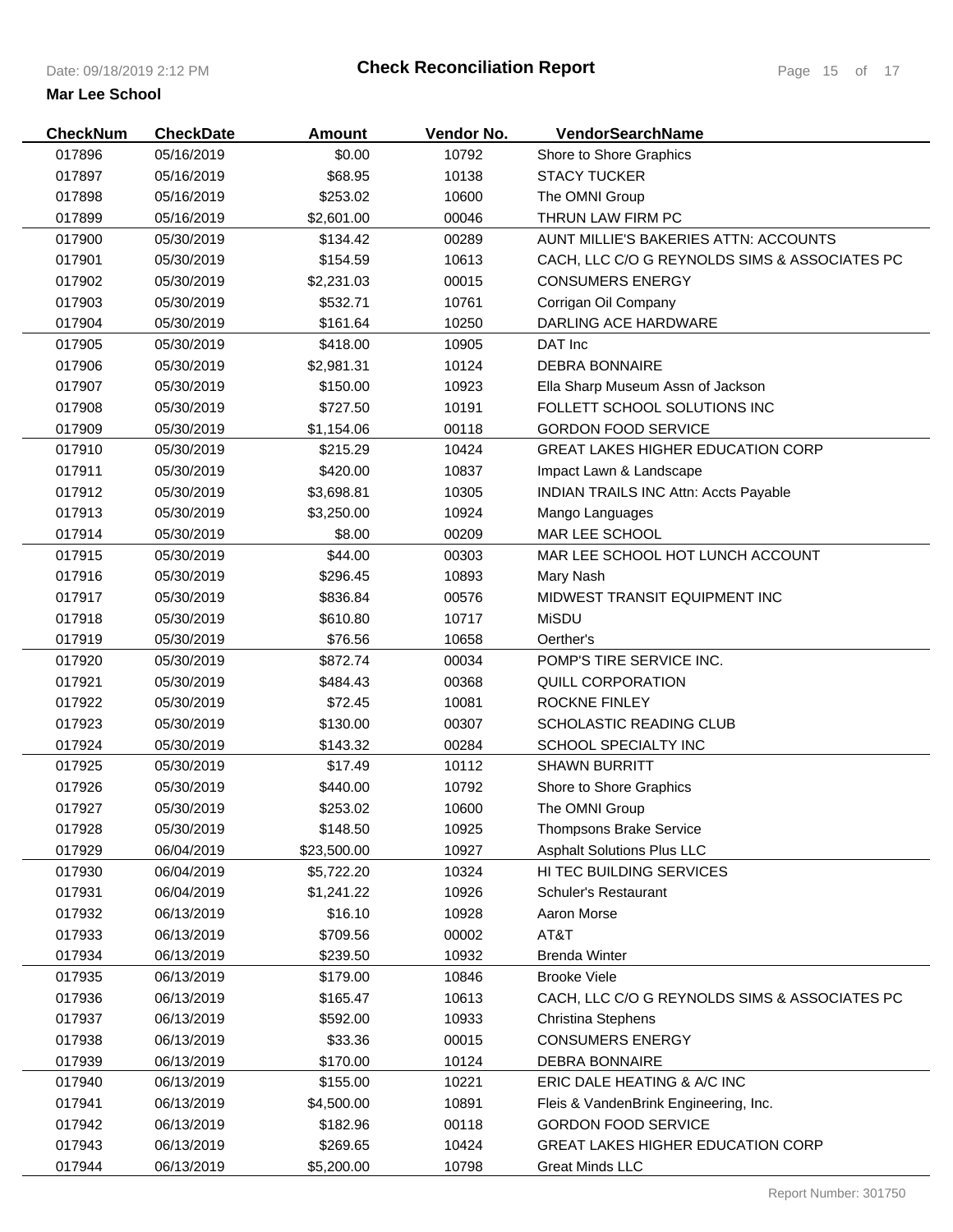| <b>CheckNum</b> | <b>CheckDate</b> | <b>Amount</b> | Vendor No. | VendorSearchName                              |
|-----------------|------------------|---------------|------------|-----------------------------------------------|
| 017945          | 06/13/2019       | \$5.90        | 10930      | <b>Heather VanPeete</b>                       |
| 017946          | 06/13/2019       | \$124.62      | 00016      | HERMANS MARSHALL HDWE, INC                    |
| 017947          | 06/13/2019       | \$2,355.46    | 10305      | <b>INDIAN TRAILS INC Attn: Accts Payable</b>  |
| 017948          | 06/13/2019       | \$12.72       | 10921      | Jessica Wolf                                  |
| 017949          | 06/13/2019       | \$83.70       | 10562      | Julie Halder - Petty Cash Fund Mar Lee School |
| 017950          | 06/13/2019       | \$593.00      | 10767      | Mar Lee School PTO                            |
| 017951          | 06/13/2019       | \$34.78       | 10349      | <b>MARSHALL MUSIC CO</b>                      |
| 017952          | 06/13/2019       | \$218.42      | 00576      | MIDWEST TRANSIT EQUIPMENT INC                 |
| 017953          | 06/13/2019       | \$13,175.00   | 00576      | MIDWEST TRANSIT EQUIPMENT INC                 |
| 017954          | 06/13/2019       | \$610.80      | 10717      | <b>MiSDU</b>                                  |
| 017955          | 06/13/2019       | \$959.41      | 10931      | Mr Don's Repairs c/o Donald Ryan              |
| 017956          | 06/13/2019       | \$7.55        | 10929      | Neil Keson                                    |
| 017957          | 06/13/2019       | \$1,252.84    | 10504      | <b>NEOLA INC</b>                              |
| 017958          | 06/13/2019       | \$70.00       | 00032      | O'LEARY WATER CONDITIONING, LLC               |
| 017959          | 06/13/2019       | \$1,735.76    | 00348      | <b>PRAIRIE FARMS DAIRY</b>                    |
| 017960          | 06/13/2019       | \$1,515.00    | 10934      | Presidio Networked Solutions Group            |
| 017961          | 06/13/2019       | \$196.00      | 00256      | QUALITY ENGRAVING SVC, INC                    |
| 017962          | 06/13/2019       | \$207.47      | 00368      | QUILL CORPORATION                             |
| 017963          | 06/13/2019       | \$69.00       | 10838      | Rose Florist & Wine Room                      |
| 017964          | 06/13/2019       | \$1,049.00    | 00243      | SAFETY SYSTEMS INC                            |
| 017965          | 06/13/2019       | \$81.97       | 00307      | <b>SCHOLASTIC READING CLUB</b>                |
| 017966          | 06/13/2019       | \$58.77       | 00284      | <b>SCHOOL SPECIALTY INC</b>                   |
| 017967          | 06/13/2019       | \$10,501.00   | 10241      | SHERMAN LAKE YMCA                             |
| 017968          | 06/13/2019       | \$180.00      | 10792      | Shore to Shore Graphics                       |
| 017969          | 06/13/2019       | \$253.02      | 10600      | The OMNI Group                                |
| 017970          | 06/13/2019       | \$410.49      | 10749      | US Bank Equip Finance                         |
| 017971          | 06/18/2019       | \$840.00      | 10290      | C C A I S Cal. Cnty Agri & Industrial Society |
| 017972          | 06/18/2019       | \$610.00      | 10935      | The Krazy Maze                                |
| 017973          | 06/19/2019       | \$41,368.99   | 10936      | <b>McGraw Hill School Education</b>           |
| 017974          | 06/19/2019       | \$24,472.70   | 10937      | <b>CLARENCE TOWNSHIP</b>                      |
| 017975          | 06/21/2019       | \$3,269.30    | 10938      | ACCELERATE LEARNING INC                       |
| 017976          | 06/25/2019       | \$290.00      | 10895      | ABC Training and Testing                      |
| 017977          | 06/25/2019       | \$7.67        | 10781      | CenturyLink                                   |
| 017978          | 06/25/2019       | \$2,039.01    | 00015      | <b>CONSUMERS ENERGY</b>                       |
| 017979          | 06/25/2019       | \$435.23      | 10939      | Dann McDowell                                 |
| 017980          | 06/25/2019       | \$43.43       | 10250      | DARLING ACE HARDWARE                          |
| 017981          | 06/25/2019       | \$275.00      | 10581      | Drain Doctors c/o Roger J Howard LLC          |
| 017982          | 06/25/2019       | \$4,500.00    | 10891      | Fleis & VandenBrink Engineering, Inc.         |
| 017983          | 06/25/2019       | \$269.21      | 10424      | <b>GREAT LAKES HIGHER EDUCATION CORP</b>      |
| 017984          | 06/25/2019       | \$420.00      | 10837      | Impact Lawn & Landscape                       |
| 017985          | 06/25/2019       | \$604.70      | 10118      | KALAMAZOO MECHANICAL INC                      |
| 017986          | 06/25/2019       | \$125.00      | 00036      | <b>KRESA</b>                                  |
| 017987          | 06/25/2019       | \$13.00       | 10940      | Kristi Russell                                |
| 017988          | 06/25/2019       | \$3.00        | 10941      | Marsha Hegge                                  |
| 017989          | 06/25/2019       | \$64.11       | 00576      | MIDWEST TRANSIT EQUIPMENT INC                 |
| 017990          | 06/25/2019       | \$610.80      | 10717      | <b>MiSDU</b>                                  |
| 017991          | 06/25/2019       | \$4.00        | 10929      | Neil Keson                                    |
| 017992          | 06/25/2019       | \$107.10      | 10828      | Oliver & Andy's Book Company Inc              |
| 017993          | 06/25/2019       | \$615.65      | 10775      | <b>Precision Data Products</b>                |